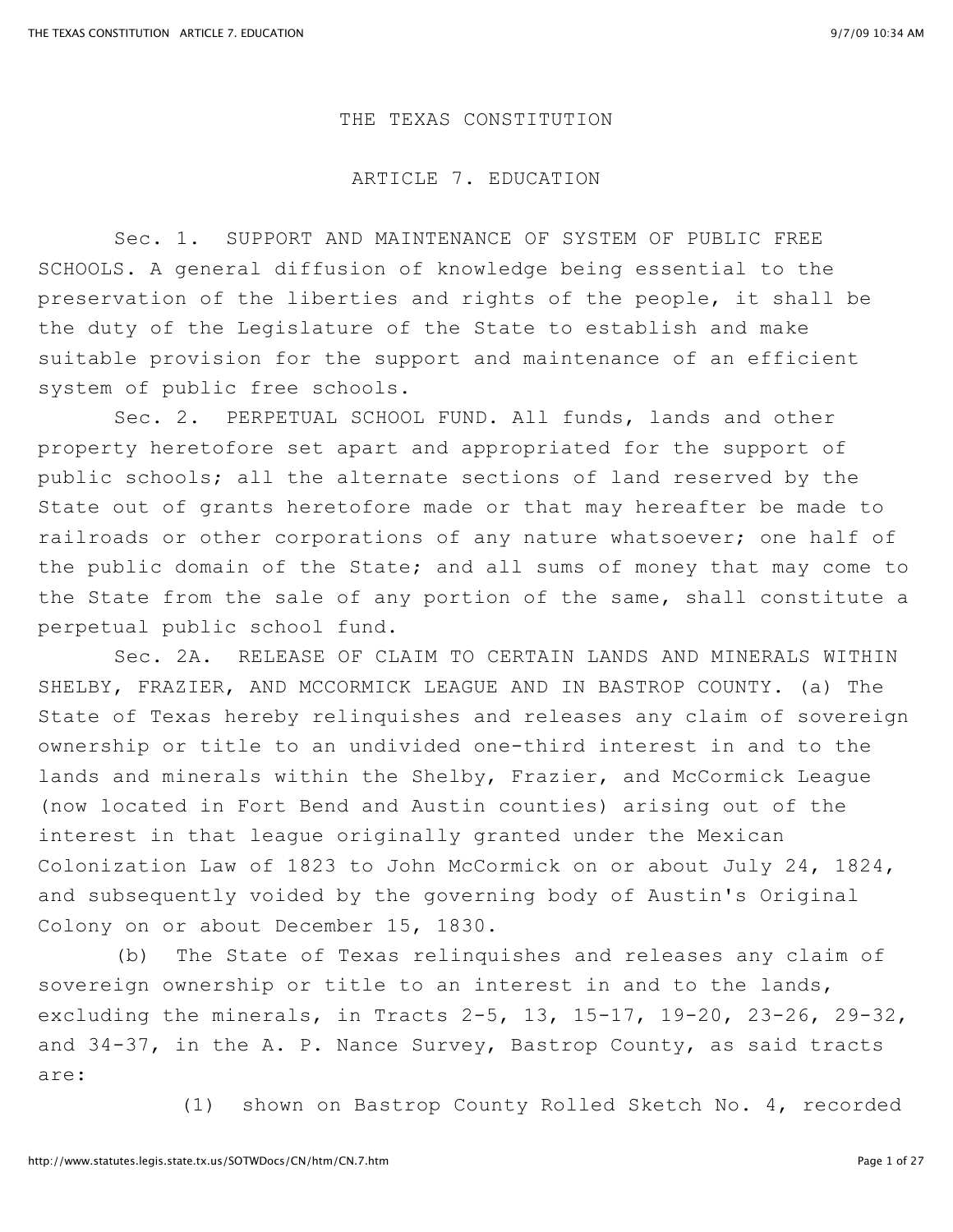in the General Land Office on December 15, 1999; and

(2) further described by the field notes prepared by a licensed state land surveyor of Travis County in September through November 1999 and May 2000.

(c) Title to such interest in the lands and minerals described by Subsection (a) is confirmed to the owners of the remaining interests in such lands and minerals. Title to the lands, excluding the minerals, described by Subsection (b) is confirmed to the holder of record title to each tract. Any outstanding land award or land payment obligation owed to the state for lands described by Subsection (b) is canceled, and any funds previously paid related to an outstanding land award or land payment obligation may not be refunded.

(d) The General Land Office shall issue a patent to the holder of record title to each tract described by Subsection (b). The patent shall be issued in the same manner as other patents except that no filing fee or patent fee may be required.

(e) A patent issued under Subsection (d) shall include a provision reserving all mineral interest in the land to the state.

(f) This section is self-executing.

(Added Nov. 2, 1993; amended Nov. 6, 2001.)

Sec. 2B. AUTHORITY TO RELEASE STATE'S INTEREST IN LAND HELD BY PERSON UNDER COLOR OF TITLE. (a) The legislature by law may provide for the release of all or part of the state's interest in land, excluding mineral rights, if:

(1) the land is surveyed, unsold, permanent school fund land according to the records of the General Land Office;

(2) the land is not patentable under the law in effect before January 1, 2002; and

(3) the person claiming title to the land:

(A) holds the land under color of title;

(B) holds the land under a chain of title that originated on or before January 1, 1952;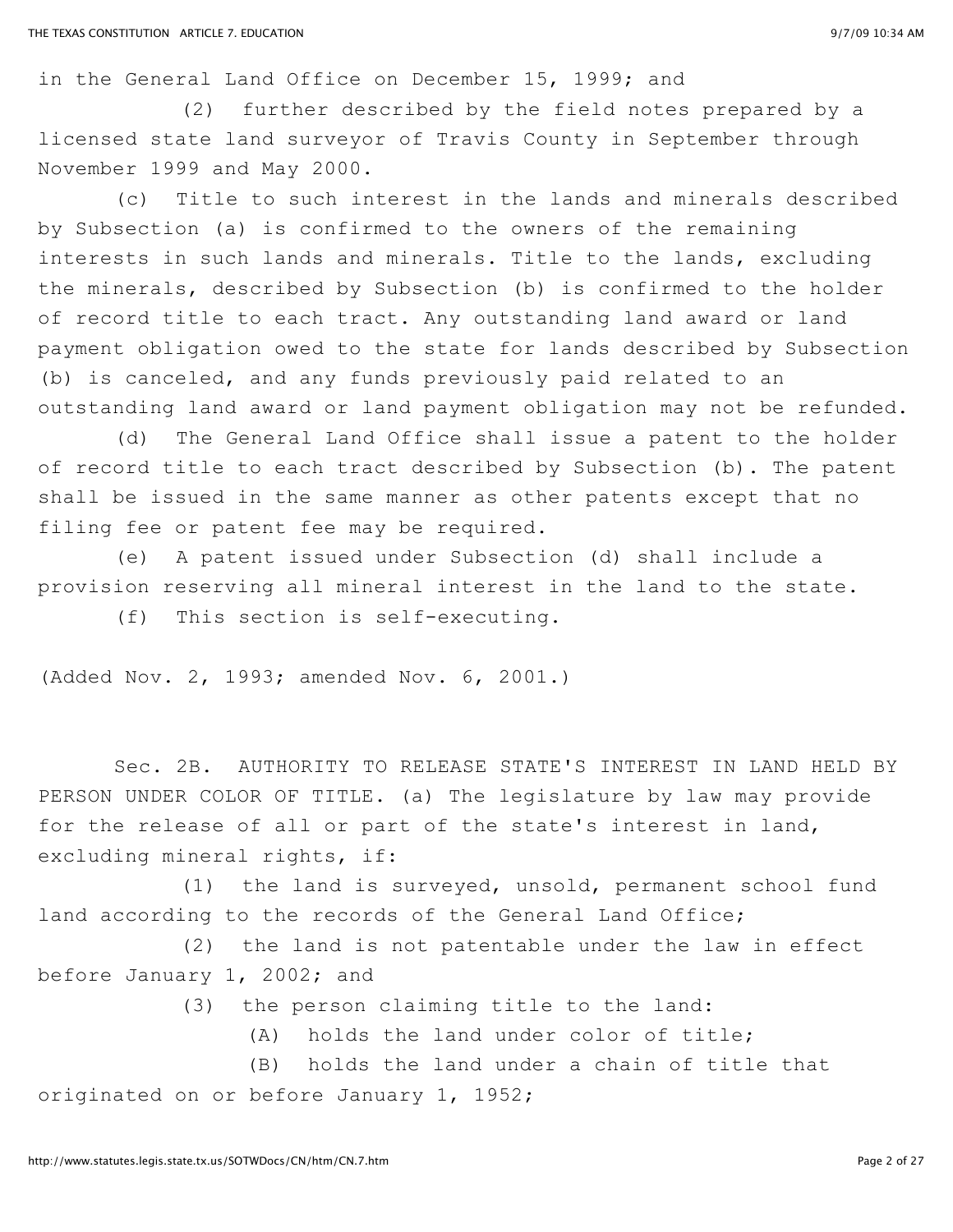(C) acquired the land without actual knowledge that title to the land was vested in the State of Texas;

(D) has a deed to the land recorded in the appropriate county; and

(E) has paid all taxes assessed on the land and any interest and penalties associated with any period of tax delinquency.

(b) This section does not apply to:

(1) beach land, submerged or filled land, or islands; or

(2) land that has been determined to be state-owned by judicial decree.

(c) This section may not be used to:

(1) resolve boundary disputes; or

(2) change the mineral reservation in an existing patent.

(d) (Added Nov. 6, 2001; expired Jan. 2, 2002.)

Sec. 2C. RELEASE OF CLAIM TO CERTAIN LANDS IN UPSHUR AND SMITH COUNTIES. (a) Except as provided by Subsection (b) of this section, the State of Texas relinquishes and releases any claim of sovereign ownership or title to an interest in and to the tracts of land, including mineral rights, described as follows: Tract 1:

The first tract of land is situated in Upshur County, Texas, about 14 miles South 30 degrees east from Gilmer, the county seat, and is bounded as follows: Bound on the North by the J. Manning Survey, A-314 the S.W. Beasley Survey A-66 and the David Meredith Survey A-315 and bound on the East by the M. Mann Survey, A-302 and by the M. Chandler Survey, A-84 and bound on the South by the G. W. Hooper Survey, A-657 and by the D. Ferguson Survey, A-158 and bound on the West by the J. R. Wadkins Survey, A-562 and the H. Alsup Survey, A-20, and by the W. Bratton Survey, A-57 and the G. H. Burroughs Survey, A-30 and the M. Tidwell Survey, A-498 of Upshur County, Texas. Tract 2:

The second tract of land is situated in Smith County, Texas, north of Tyler and is bounded as follows: on the north and west by the S. Leeper A-559, the Frost Thorn Four League Grant A-3, A-9, A-7, A-19, and the H. Jacobs A-504 and on the south and east by the following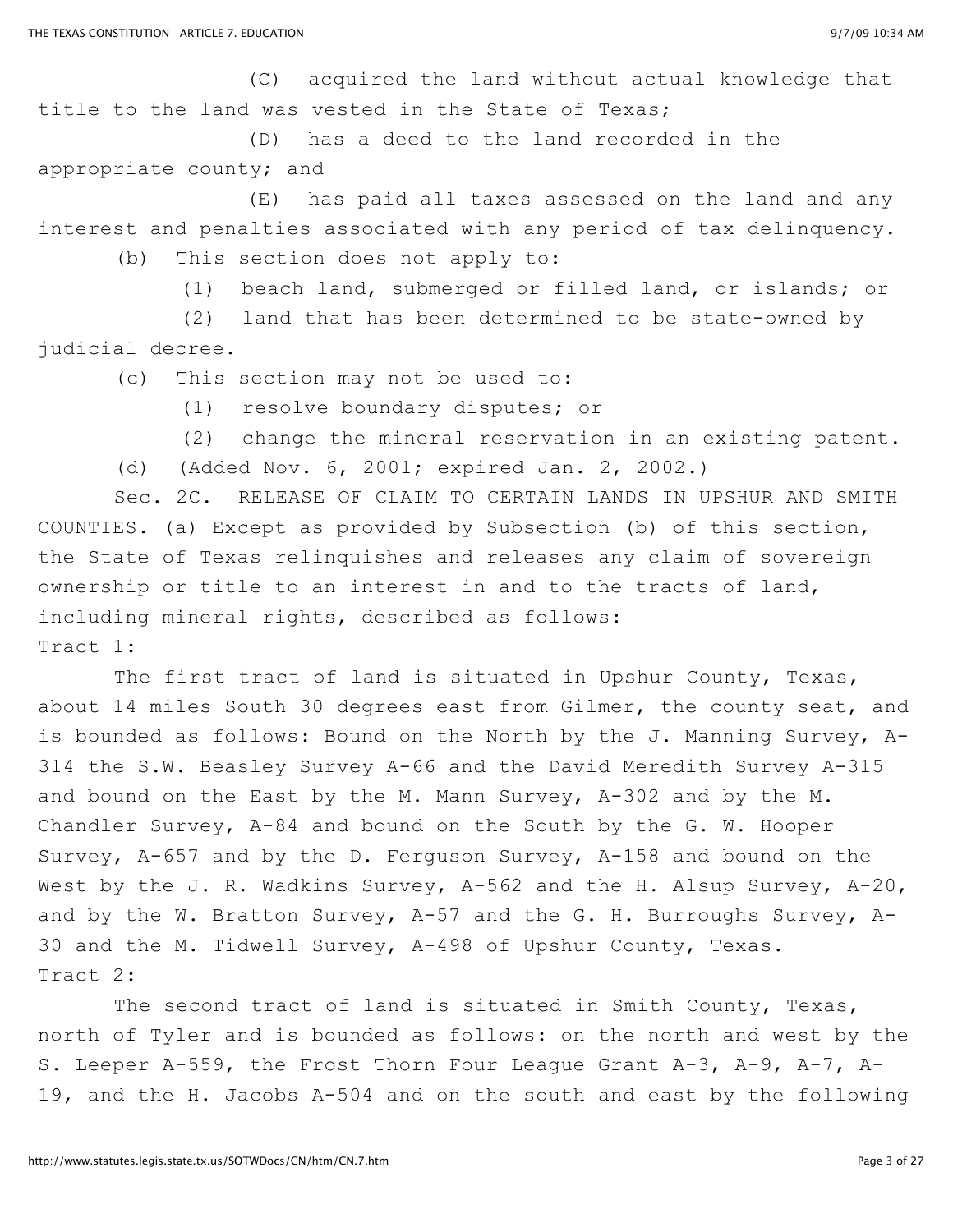surveys: John Carver A-247, A. Loverly A-609, J. Gimble A-408, R. Conner A-239, N.J. Blythe A-88, N.J. Blythe A-89, J. Choate A-195, Daniel Minor A-644, William Keys A-527, James H. Thomas A-971, Seaborn Smith A-899, and Samuel Leeper A-559.

(b) This section does not apply to:

(1) any public right-of-way, including a public road right-of-way, or related interest owned by a governmental entity;

(2) any navigable waterway or related interest owned by a governmental entity; or

(3) any land owned by a governmental entity and reserved for public use, including a park, recreation area, wildlife area, scientific area, or historic site.

(c) This section is self-executing.

(Added Nov. 8, 2005.)

Sec. 3. TAXES FOR BENEFIT OF SCHOOLS; SCHOOL DISTRICTS. (a) One-fourth of the revenue derived from the State occupation taxes shall be set apart annually for the benefit of the public free schools.

(b) It shall be the duty of the State Board of Education to set aside a sufficient amount of available funds to provide free text books for the use of children attending the public free schools of this State.

(c) Should the taxation herein named be insufficient the deficit may be met by appropriation from the general funds of the State.

(d) The Legislature may provide for the formation of school districts by general laws, and all such school districts may embrace parts of two or more counties.

(e) The Legislature shall be authorized to pass laws for the assessment and collection of taxes in all school districts and for the management and control of the public school or schools of such districts, whether such districts are composed of territory wholly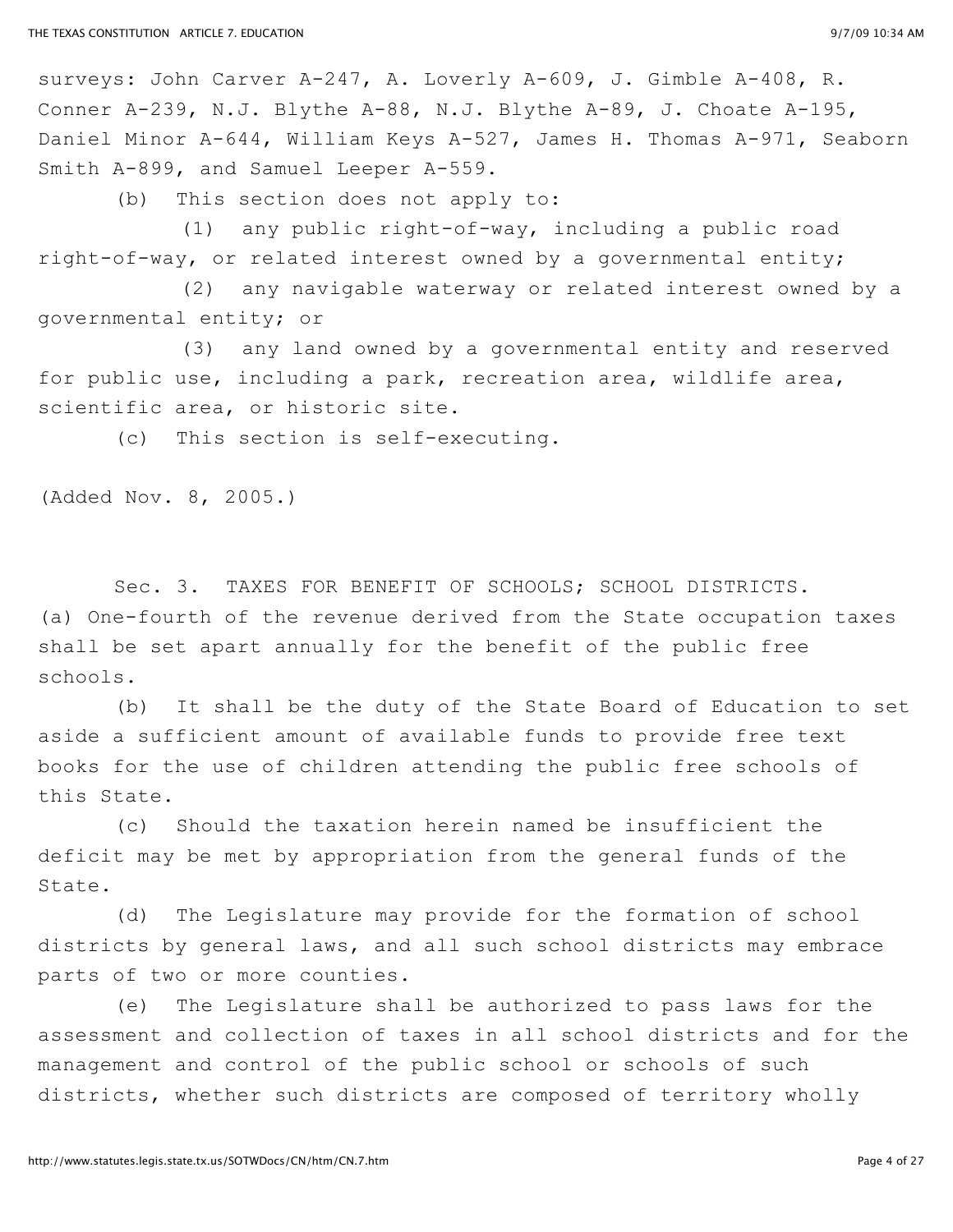within a county or in parts of two or more counties, and the Legislature may authorize an additional ad valorem tax to be levied and collected within all school districts for the further maintenance of public free schools, and for the erection and equipment of school buildings therein; provided that a majority of the qualified voters of the district voting at an election to be held for that purpose, shall approve the tax.

(Amended Aug. 14, 1883, Nov. 3, 1908, Aug. 3, 1909, Nov. 5, 1918, Nov. 2, 1920, Nov. 2, 1926, and Nov. 2, 1999.) (TEMPORARY TRANSITION PROVISIONS for Sec. 3: See Appendix, Note 1.)

## Sec. 3a. (Repealed Aug. 5, 1969.)

Sec. 3-b. INDEPENDENT SCHOOL DISTRICTS AND JUNIOR COLLEGE DISTRICTS; TAXES AND BONDS; CHANGES IN BOUNDARIES. No tax for the maintenance of public free schools voted in any independent school district and no tax for the maintenance of a junior college voted by a junior college district, nor any bonds voted in any such district, but unissued, shall be abrogated, cancelled or invalidated by change of any kind in the boundaries thereof. After any change in boundaries, the governing body of any such district, without the necessity of an additional election, shall have the power to assess, levy and collect ad valorem taxes on all taxable property within the boundaries of the district as changed, for the purposes of the maintenance of public free schools or the maintenance of a junior college, as the case may be, and the payment of principal of and interest on all bonded indebtedness outstanding against, or attributable, adjusted or allocated to, such district or any territory therein, in the amount, at the rate, or not to exceed the rate, and in the manner authorized in the district prior to the change in its boundaries, and further in accordance with the laws under which all such bonds, respectively, were voted; and such governing body also shall have the power, without the necessity of an additional election, to sell and deliver any unissued bonds voted in the district prior to any such change in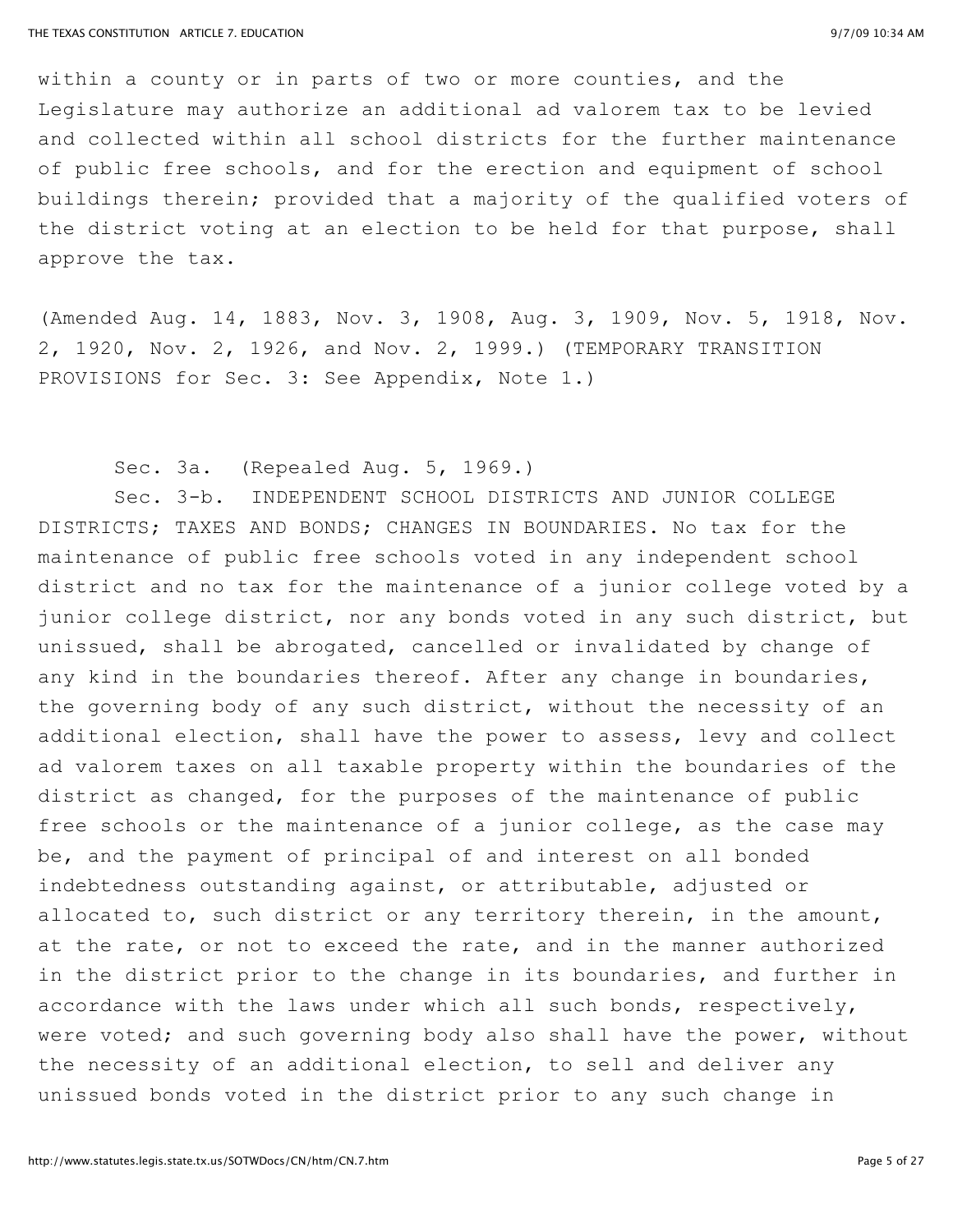boundaries, and to assess, levy and collect ad valorem taxes on all taxable property in the district as changed, for the payment of principal of and interest on such bonds in the manner permitted by the laws under which such bonds were voted. In those instances where the boundaries of any such independent school district are changed by the annexation of, or consolidation with, one or more whole school districts, the taxes to be levied for the purposes hereinabove authorized may be in the amount or at not to exceed the rate theretofore voted in the district having at the time of such change the greatest scholastic population according to the latest scholastic census and only the unissued bonds of such district voted prior to such change, may be subsequently sold and delivered and any voted, but unissued, bonds of other school districts involved in such annexation or consolidation shall not thereafter be issued.

(Added Nov. 6, 1962; amended Nov. 8, 1966.)

Sec. 4. SALE OF LANDS; INVESTMENT OF PROCEEDS. The lands herein set apart to the Public Free School fund, shall be sold under such regulations, at such times, and on such terms as may be prescribed by law; and the Legislature shall not have power to grant any relief to purchasers thereof. The proceeds of such sales must be used to acquire other land for the Public Free School fund as provided by law or the proceeds shall be invested by the comptroller of public accounts, as may be directed by the Board of Education herein provided for, in the bonds of the United States, the State of Texas, or counties in said State, or in such other securities, and under such restrictions as may be prescribed by law; and the State shall be responsible for all investments.

(Amended Aug. 14, 1883, Nov. 5, 1985, and Nov. 7, 1995.)

Sec. 4A. (Repealed Nov. 6, 2001.)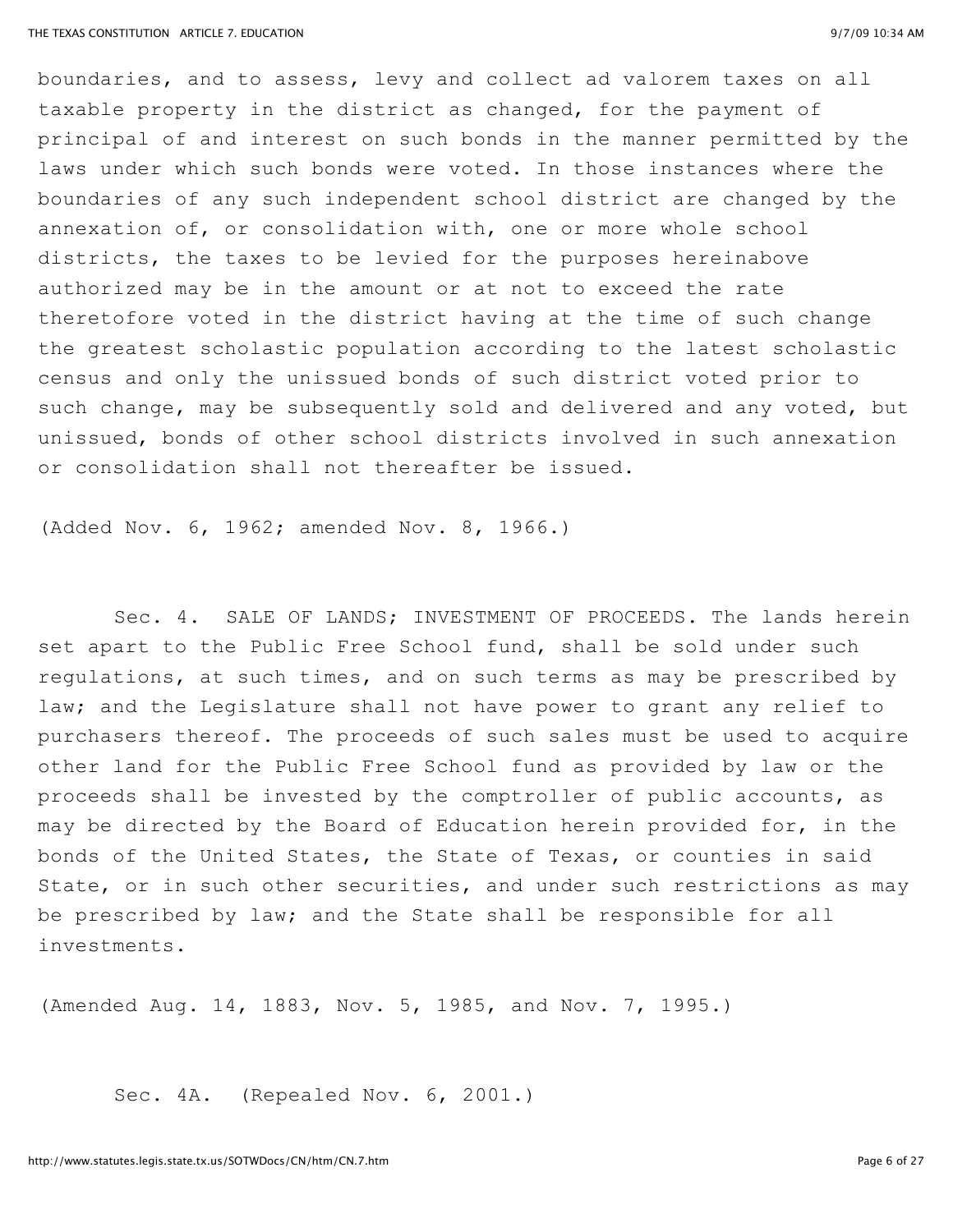(TEMPORARY TRANSITION PROVISION for Sec. 4A: See Appendix, Note 3.)

Sec. 4B. INDEPENDENT SCHOOL DISTRICT; BOARD OF TRUSTEES; DONATION OF REAL PROPERTY AND IMPROVEMENTS. (a) The legislature by general law may authorize the board of trustees of an independent school district to donate district real property and improvements formerly used as a school campus for the purpose of preserving the improvements.

(b) A law enacted under this section must provide that before the board of trustees may make the donation, the board must determine that:

(1) the improvements have historical significance;

(2) the transfer will further the preservation of the improvements; and

(3) at the time of the transfer, the district does not need the real property or improvements for educational purposes.

(Added Nov. 6, 2001.)

Sec. 5. PERMANENT SCHOOL FUND; AVAILABLE SCHOOL FUND; USE OF FUNDS; DISTRIBUTION OF AVAILABLE SCHOOL FUND. (a) The permanent school fund consists of all land appropriated for public schools by this constitution or the other laws of this state, other properties belonging to the permanent school fund, and all revenue derived from the land or other properties. The available school fund consists of the distributions made to it from the total return on all investment assets of the permanent school fund, the taxes authorized by this constitution or general law to be part of the available school fund, and appropriations made to the available school fund by the legislature. The total amount distributed from the permanent school fund to the available school fund:

(1) in each year of a state fiscal biennium must be an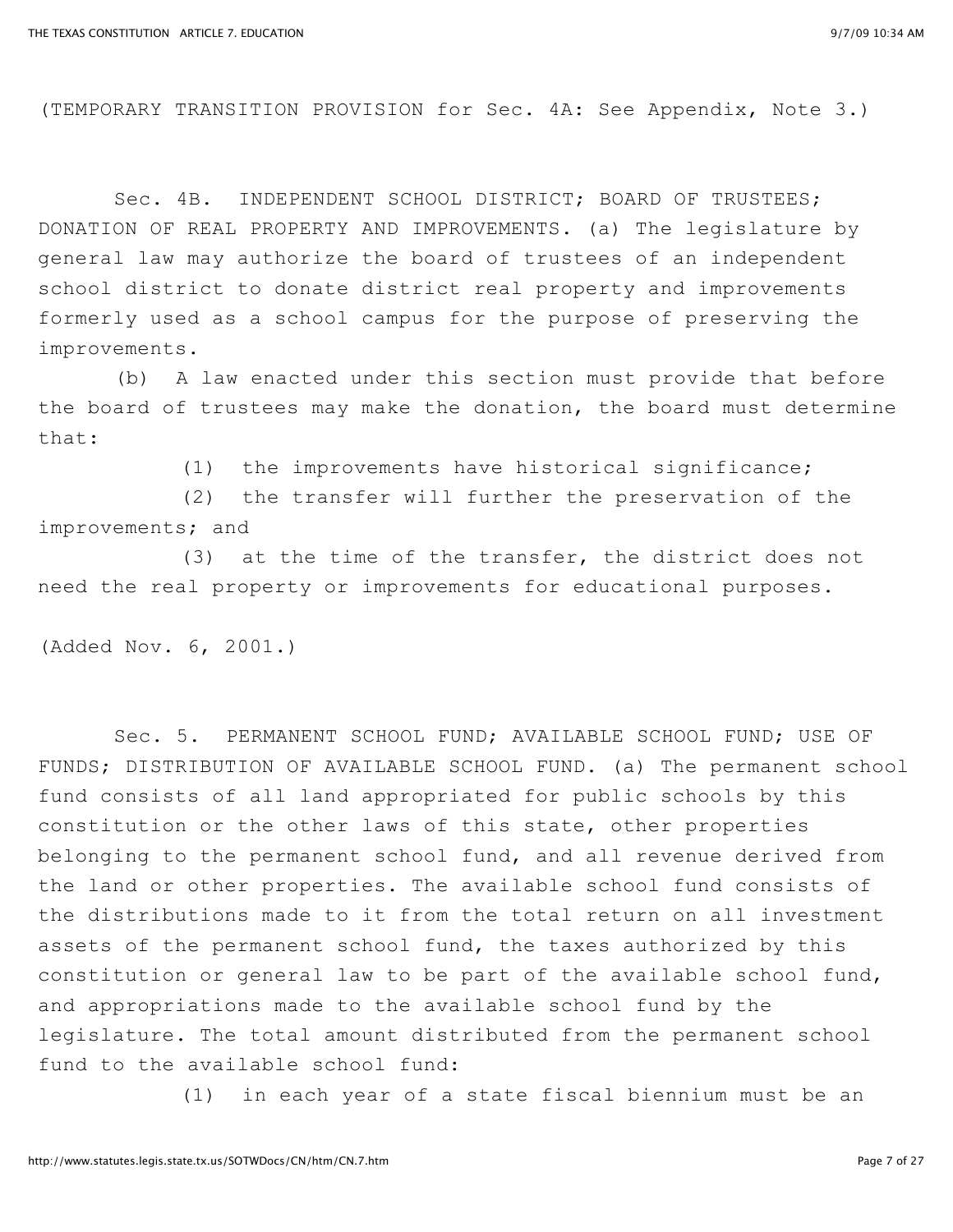amount that is not more than six percent of the average of the market value of the permanent school fund, excluding real property belonging to the fund that is managed, sold, or acquired under Section 4 of this article, on the last day of each of the 16 state fiscal quarters preceding the regular session of the legislature that begins before that state fiscal biennium, in accordance with the rate adopted by:

(A) a vote of two-thirds of the total membership of the State Board of Education, taken before the regular session of the legislature convenes; or

(B) the legislature by general law or appropriation, if the State Board of Education does not adopt a rate as provided by Paragraph (A) of this subdivision; and

(2) over the 10-year period consisting of the current state fiscal year and the nine preceding state fiscal years may not exceed the total return on all investment assets of the permanent school fund over the same 10-year period.

(b) The expenses of managing permanent school fund land and investments shall be paid by appropriation from the permanent school fund.

(c) The available school fund shall be applied annually to the support of the public free schools. Except as provided by this section, the legislature may not enact a law appropriating any part of the permanent school fund or available school fund to any other purpose. The permanent school fund and the available school fund may not be appropriated to or used for the support of any sectarian school. The available school fund shall be distributed to the several counties according to their scholastic population and applied in the manner provided by law.

(d) The legislature by law may provide for using the permanent school fund to guarantee bonds issued by school districts or by the state for the purpose of making loans to or purchasing the bonds of school districts for the purpose of acquisition, construction, or improvement of instructional facilities including all furnishings thereto. If any payment is required to be made by the permanent school fund as a result of its guarantee of bonds issued by the state, an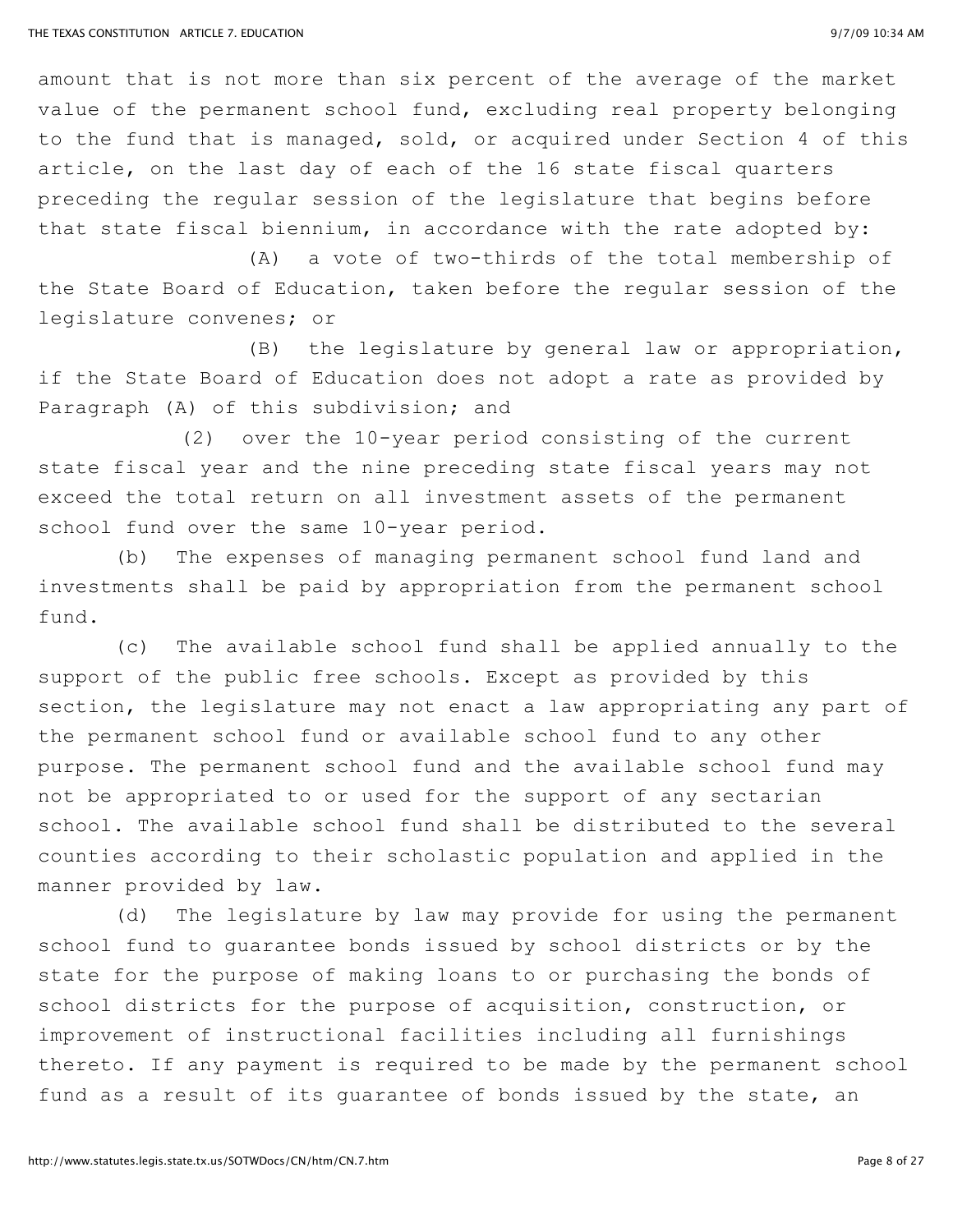amount equal to this payment shall be immediately paid by the state from the treasury to the permanent school fund. An amount owed by the state to the permanent school fund under this section shall be a general obligation of the state until paid. The amount of bonds authorized hereunder shall not exceed \$750 million or a higher amount authorized by a two-thirds record vote of both houses of the legislature. If the proceeds of bonds issued by the state are used to provide a loan to a school district and the district becomes delinquent on the loan payments, the amount of the delinquent payments shall be offset against state aid to which the district is otherwise entitled.

(e) The legislature may appropriate part of the available school fund for administration of a bond guarantee program established under this section.

(f) Notwithstanding any other provision of this constitution, in managing the assets of the permanent school fund, the State Board of Education may acquire, exchange, sell, supervise, manage, or retain, through procedures and subject to restrictions it establishes and in amounts it considers appropriate, any kind of investment, including investments in the Texas growth fund created by Article XVI, Section 70, of this constitution, that persons of ordinary prudence, discretion, and intelligence, exercising the judgment and care under the circumstances then prevailing, acquire or retain for their own account in the management of their affairs, not in regard to speculation but in regard to the permanent disposition of their funds, considering the probable income as well as the probable safety of their capital.

- (g) (Expired Dec. 1, 2006.)
- (h) (Expired Dec. 1, 2006.)

(Amended Aug. 11, 1891, and Nov. 3, 1964; Subsec. (a) amended and (b) and (c) added Nov. 8, 1983; Subsec. (d) added Nov. 8, 1988; Subsec. (b) amended Nov. 7, 1989; Subsec. (a) amended, a new (b) added, a portion of (a) redesignated as (c), former (b) and (c) amended, former (b)  $-(d)$  redesignated as  $(d) - (f)$ , and  $(g)$  and  $(h)$  added Sept. 13, 2003;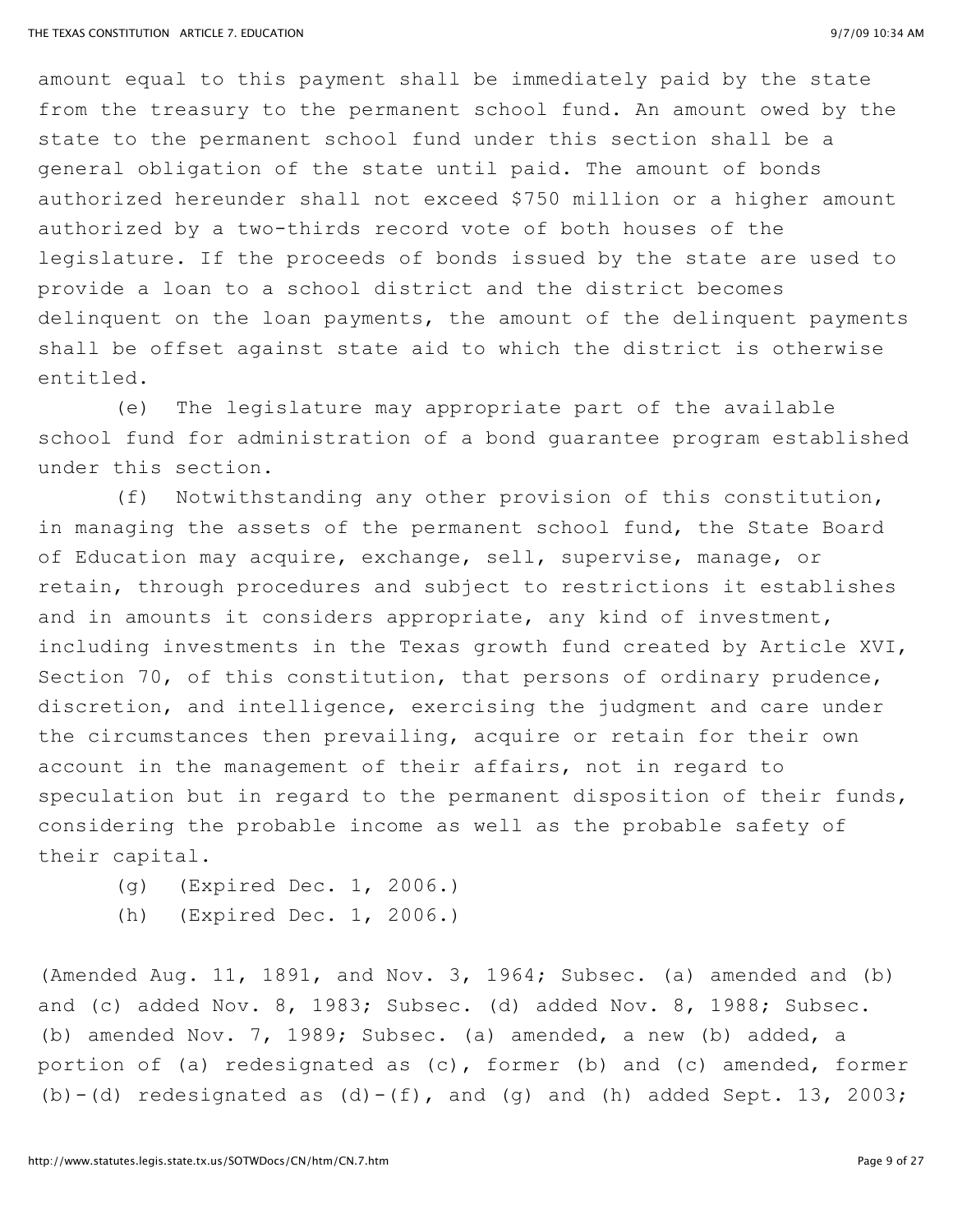Subsecs. (q) and (h) expired Dec. 1, 2006.)

Sec. 6. COUNTY SCHOOL LANDS; PROCEEDS OF SALES; INVESTMENT; AVAILABLE SCHOOL FUND. All lands heretofore, or hereafter granted to the several counties of this State for educational purposes, are of right the property of said counties respectively, to which they were granted, and title thereto is vested in said counties, and no adverse possession or limitation shall ever be available against the title of any county. Each county may sell or dispose of its lands in whole or in part, in manner to be provided by the Commissioners Court of the county. Said lands, and the proceeds thereof, when sold, shall be held by said counties alone as a trust for the benefit of public schools therein; said proceeds to be invested in bonds of the United States, the State of Texas, or counties in said State, or in such other securities, and under such restrictions as may be prescribed by law; and the counties shall be responsible for all investments; the interest thereon, and other revenue, except the principal shall be available fund.

(Amended Aug. 14, 1883, and Nov. 6, 2001.) (TEMPORARY TRANSITION PROVISION for Sec. 6: See Appendix, Note 3.)

Sec. 6a. COUNTY AGRICULTURAL OR GRAZING SCHOOL LAND SUBJECT TO TAX. All agriculture or grazing school land mentioned in Section 6 of this article owned by any county shall be subject to taxation except for State purposes to the same extent as lands privately owned.

(Added Nov. 2, 1926.)

Sec. 6b. REDUCTION OF COUNTY PERMANENT SCHOOL FUND; DISTRIBUTION. Notwithstanding the provisions of Section 6, Article VII, Constitution of the State of Texas, any county, acting through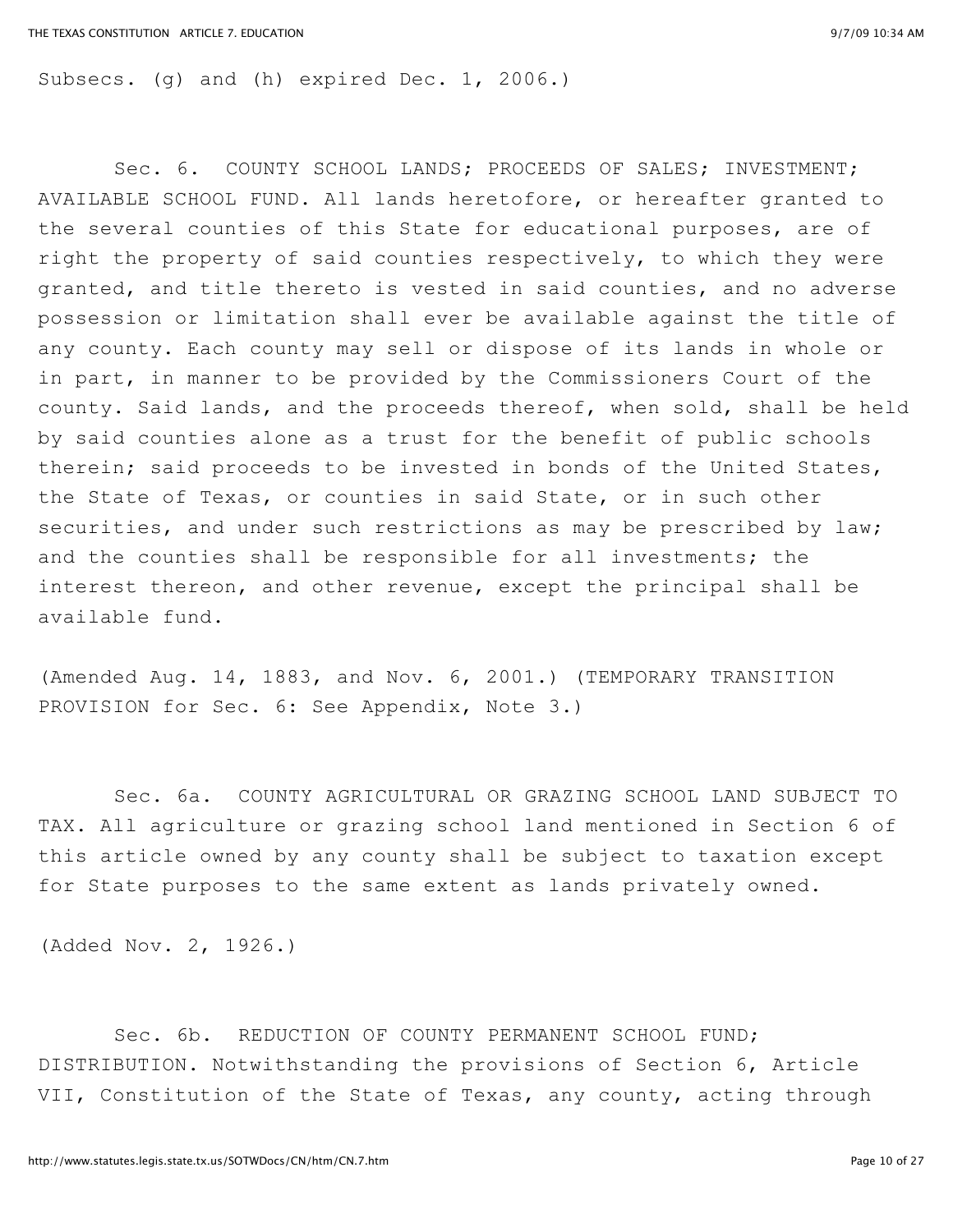the commissioners court, may reduce the county permanent school fund of that county and may distribute the amount of the reduction to the independent and common school districts of the county on a per scholastic basis to be used solely for the purpose of reducing bonded indebtedness of those districts or for making permanent improvements. The commissioners court shall, however, retain a sufficient amount of the corpus of the county permanent school fund to pay ad valorem taxes on school lands or royalty interests owned at the time of the distribution. Nothing in this Section affects financial aid to any school district by the state.

(Added Nov. 7, 1972.)

Sec. 7. (Repealed Aug. 5, 1969.)

Sec. 8. STATE BOARD OF EDUCATION. The Legislature shall provide by law for a State Board of Education, whose members shall be appointed or elected in such manner and by such authority and shall serve for such terms as the Legislature shall prescribe not to exceed six years. The said board shall perform such duties as may be prescribed by law.

(Amended Nov. 6, 1928.)

Sec. 9. (Repealed Nov. 6, 2001.)

(TEMPORARY TRANSITION PROVISION for Sec. 9: See Appendix, Note 3.)

Sec. 9-a. (Added Nov. 6, 2001; expired Jan. 1, 2005.) Sec. 10. ESTABLISHMENT OF UNIVERSITY; AGRICULTURAL AND MECHANICAL DEPARTMENT. The legislature shall as soon as practicable establish, organize and provide for the maintenance, support and direction of a University of the first class, to be located by a vote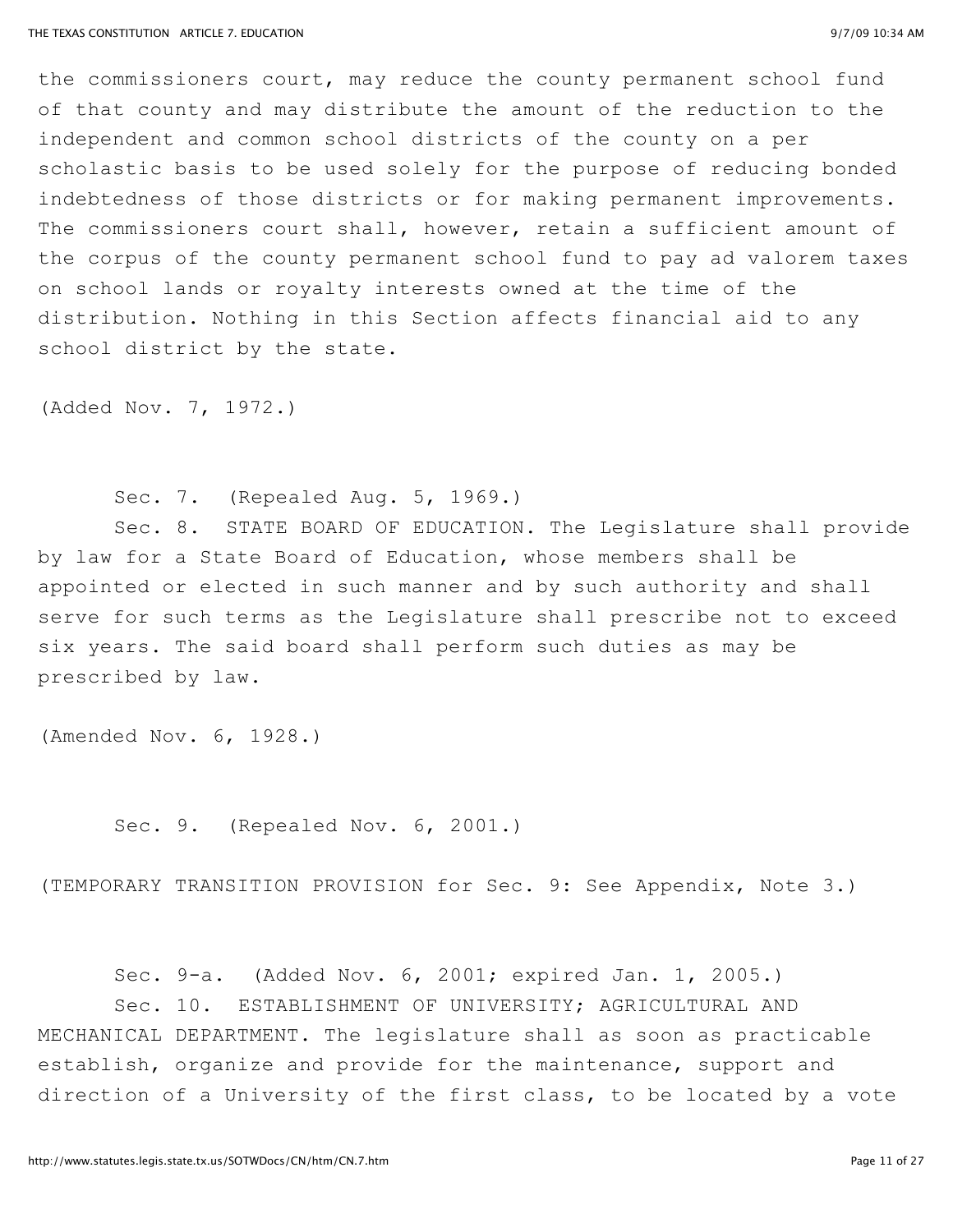of the people of this State, and styled, "The University of Texas," for the promotion of literature, and the arts and sciences, including an Agricultural, and Mechanical department.

Sec. 11. PERMANENT UNIVERSITY FUND; INVESTMENT; ALTERNATE SECTIONS OF RAILROAD GRANT. In order to enable the Legislature to perform the duties set forth in the foregoing Section, it is hereby declared all lands and other property heretofore set apart and appropriated for the establishment and maintenance of the University of Texas, together with all the proceeds of sales of the same, heretofore made or hereafter to be made, and all grants, donations and appropriations that may hereafter be made by the State of Texas, or from any other source, except donations limited to specific purposes, shall constitute and become a Permanent University Fund. And the same as realized and received into the Treasury of the State (together with such sums belonging to the Fund, as may now be in the Treasury), shall be invested in bonds of the United States, the State of Texas, or counties of said State, or in School Bonds or municipalities, or in bonds of any city of this State, or in bonds issued under and by virtue of the Federal Farm Loan Act approved by the President of the United States, July 17, 1916, and amendments thereto; and the interest accruing thereon shall be subject to appropriation by the Legislature to accomplish the purpose declared in the foregoing Section; provided, that the one-tenth of the alternate Section of the lands granted to railroads, reserved by the State, which were set apart and appropriated to the establishment of the University of Texas, by an Act of the Legislature of February 11, 1858, entitled, "An Act to establish the University of Texas," shall not be included in, or constitute a part of, the Permanent University Fund.

(Amended Nov. 4, 1930, and Nov. 8, 1932.)

Sec. 11a. INVESTMENT OF PERMANENT UNIVERSITY FUND. In addition to the bonds enumerated in Section 11 of Article VII of the Constitution of the State of Texas, the Board of Regents of The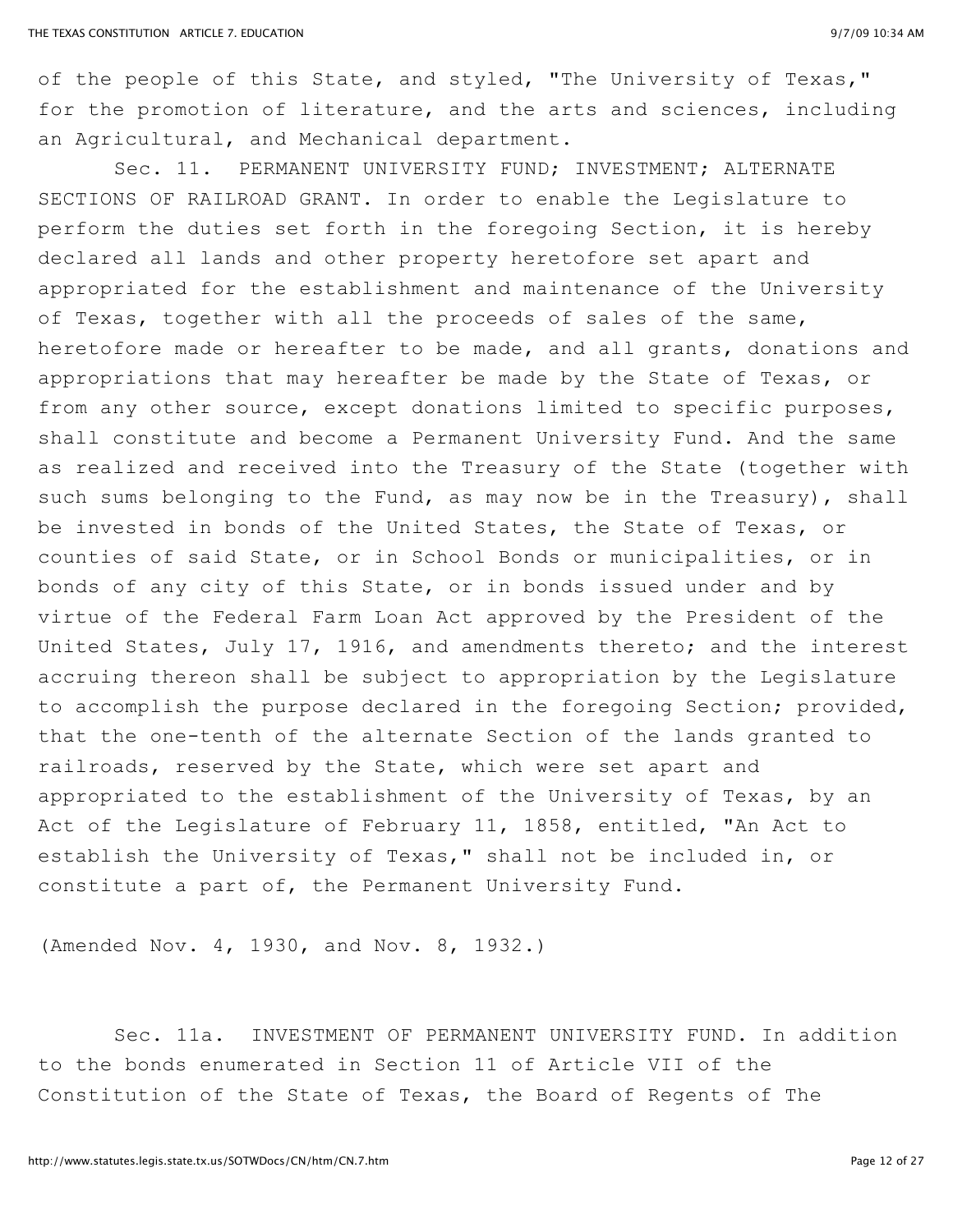University of Texas may invest the Permanent University Fund in securities, bonds or other obligations issued, insured, or guaranteed in any manner by the United States Government, or any of its agencies, and in such bonds, debentures, or obligations, and preferred and common stocks issued by corporations, associations, or other institutions as the Board of Regents of The University of Texas System may deem to be proper investments for said funds; provided, however, that not more than one per cent (1%) of said fund shall be invested in the securities of any one (1) corporation, nor shall more than five per cent (5%) of the voting stock of any one (1) corporation be owned: provided, further, that stocks eligible for purchase shall be restricted to stocks of companies incorporated within the United States which have paid dividends for five (5) consecutive years or longer immediately prior to the date of purchase and which, except for bank stocks and insurance stocks, are listed upon an exchange registered with the Securities and Exchange Commission or its successors.

In making each and all of such investments said Board of Regents shall exercise the judgment and care under the circumstances then prevailing which men of ordinary prudence, discretion, and intelligence exercise in the management of their own affairs, not in regard to speculation but in regard to the permanent disposition of their funds, considering the probable income therefrom as well as the probable safety of their capital.

The interest, dividends and other income accruing from the investments of the Permanent University Fund, except the portion thereof which is appropriated by the operation of Section 18 of Article VII for the payment of principal and interest on bonds or notes issued thereunder, shall be subject to appropriation by the Legislature to accomplish the purposes declared in Section 10 of Article VII of this Constitution.

This amendment shall be self-enacting, and shall become effective upon its adoption, provided, however, that the Legislature shall provide by law for full disclosure of all details concerning the investments in corporate stocks and bonds and other investments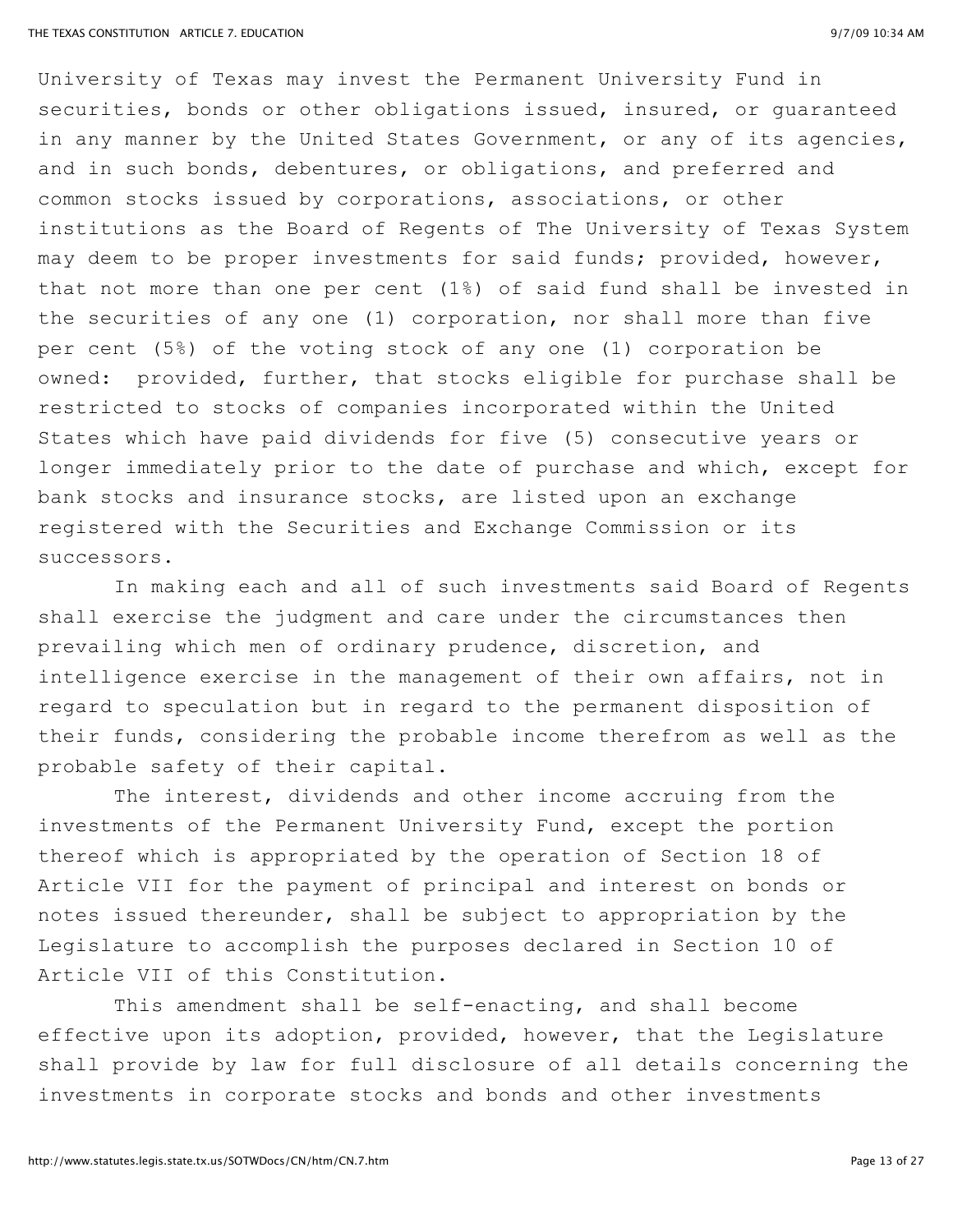authorized herein.

(Added Nov. 6, 1956; amended Nov. 5, 1968.)

Sec. 11b. PERMANENT UNIVERSITY FUND; AUTHORIZED INVESTMENTS. Notwithstanding any other provision of this constitution, in managing the assets of the permanent university fund, the Board of Regents of The University of Texas System may acquire, exchange, sell, supervise, manage, or retain, through procedures and subject to restrictions it establishes and in amounts it considers appropriate, any kind of investment, including investments in the Texas growth fund created by Article XVI, Section 70, of this constitution, that prudent investors, exercising reasonable care, skill, and caution, would acquire or retain in light of the purposes, terms, distribution requirements, and other circumstances of the fund then prevailing, taking into consideration the investment of all the assets of the fund rather than a single investment.

(Added Nov. 8, 1988; amended Nov. 7, 1995, and Nov. 2, 1999.)

Sec. 12. SALE OF LANDS. The land herein set apart to the University fund shall be sold under such regulations, at such times, and on such terms as may be provided by law; and the Legislature shall provide for the prompt collection, at maturity, of all debts due on account of University lands, heretofore sold, or that may hereafter be sold, and shall in neither event have the power to grant relief to the purchasers.

Sec. 13. AGRICULTURAL AND MECHANICAL COLLEGE. The Agricultural and Mechanical College of Texas, established by an Act of the Legislature passed April 17th, 1871, located in the county of Brazos, is hereby made, and constituted a Branch of the University of Texas, for instruction in Agriculture, the Mechanic Arts, and the Natural Sciences connected therewith. And the Legislature shall at its next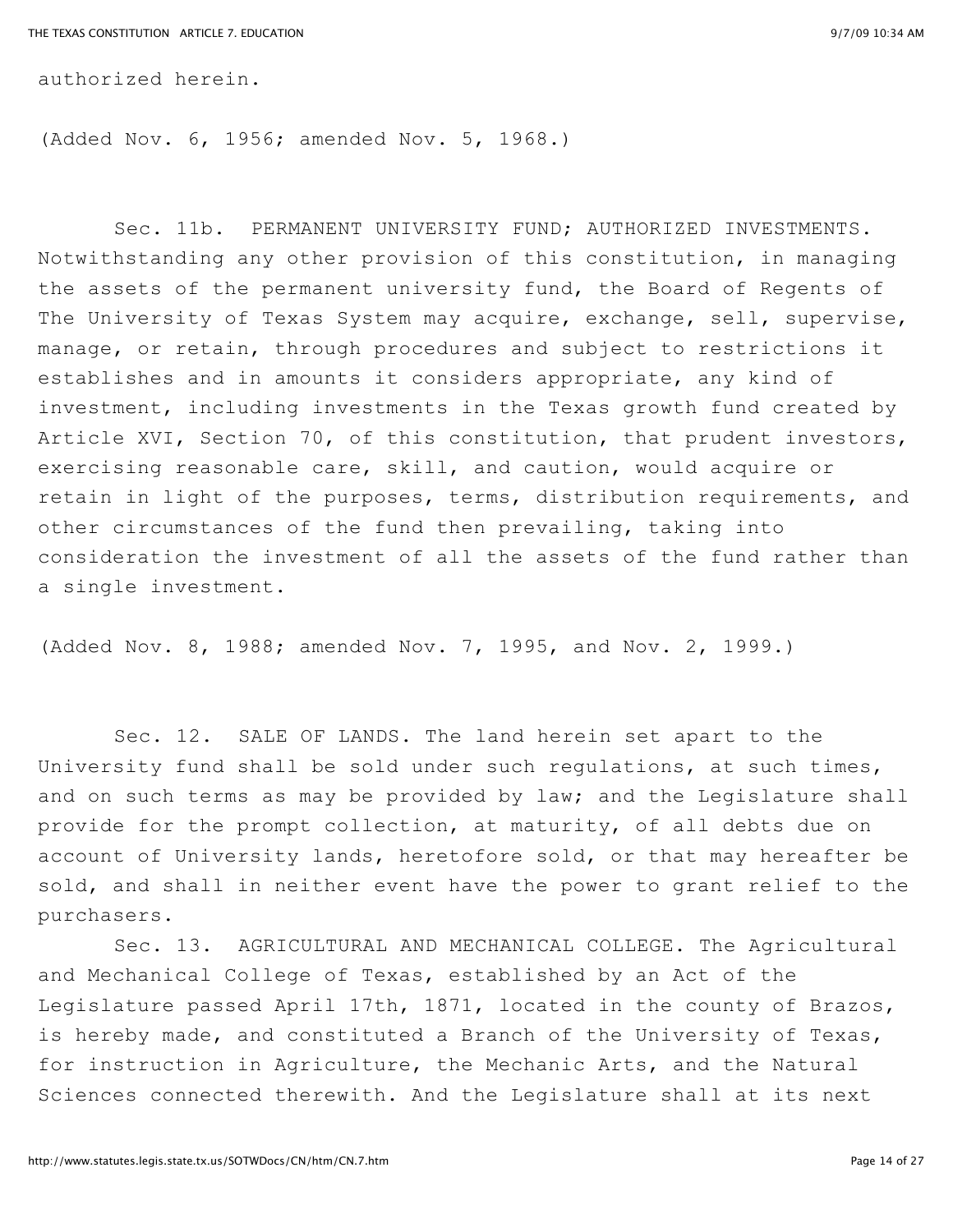session, make an appropriation, not to exceed forty thousand dollars, for the construction and completion of the buildings and improvements, and for providing the furniture necessary to put said College in immediate and successful operation.

Sec. 14. PRAIRIE VIEW A&M UNIVERSITY. Prairie View A&M University in Waller County is an institution of the first class under the direction of the same governing board as Texas A&M University referred to in Article VII, Section 13, of this constitution as the Agricultural and Mechanical College of Texas.

(Amended Nov. 6, 1984.)

Sec. 15. GRANT OF ADDITIONAL LANDS TO UNIVERSITY. In addition to the lands heretofore granted to the University of Texas, there is hereby set apart, and appropriated, for the endowment maintenance, and support of said University and its branches, one million acres of the unappropriated public domain of the State, to be designated, and surveyed as may be provided by law; and said lands shall be sold under the same regulations, and the proceeds invested in the same manner, as is provided for the sale and investment of the permanent University fund; and the Legislature shall not have power to grant any relief to the purchasers of said lands.

Sec. 16. COUNTY TAXATION OF UNIVERSITY LANDS. All land mentioned in Sections 11, 12, and 15 of Article VII, of the Constitution of the State of Texas, now belonging to the University of Texas shall be subject to the taxation for county purposes to the same extent as lands privately owned; provided they shall be rendered for taxation upon values fixed by the State Tax Board; and providing that the State shall remit annually to each of the counties in which said lands are located an amount equal to the tax imposed upon said land for county purposes.

(Added Nov. 4, 1930.)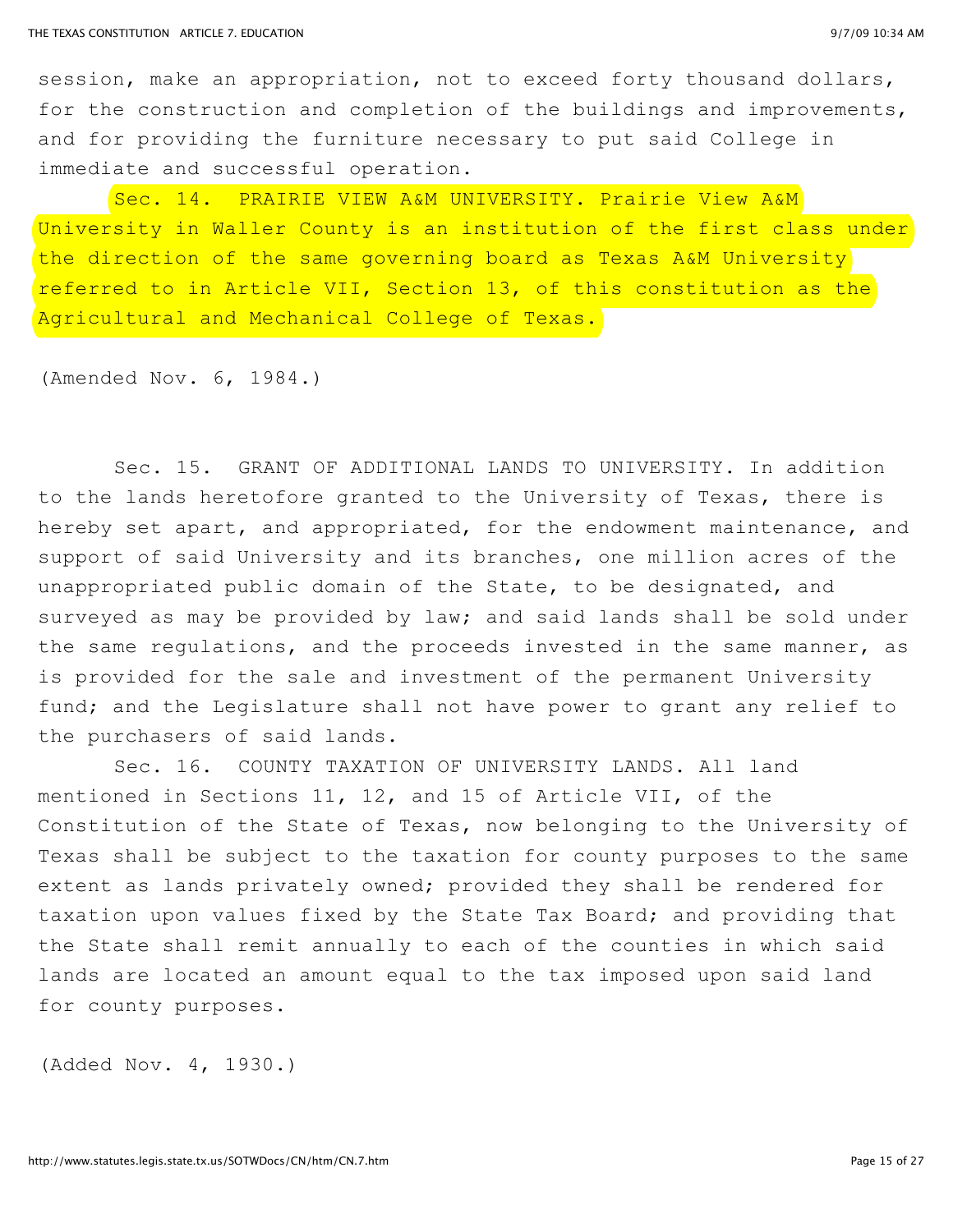Sec. 16-a. TERMS OF OFFICE. The Legislature shall fix by law the terms of all offices of the public school system and of the State institutions of higher education, inclusive, and the terms of members of the respective boards, not to exceed six years.

(Added Nov. 6, 1928; amended Nov. 4, 1997.)

Sec. 17. COLLEGES AND UNIVERSITIES; APPROPRIATIONS AND FUNDING. (a) In the fiscal year beginning September 1, 1985, and each fiscal year thereafter, there is hereby appropriated out of the first money coming into the state treasury not otherwise appropriated by the constitution \$100 million to be used by eligible agencies and institutions of higher education for the purpose of acquiring land either with or without permanent improvements, constructing and equipping buildings or other permanent improvements, major repair or rehabilitation of buildings or other permanent improvements, acquisition of capital equipment, library books and library materials, and paying for acquiring, constructing, or equipping or for major repair or rehabilitation of buildings, facilities, other permanent improvements, or capital equipment used jointly for educational and general activities and for auxiliary enterprises to the extent of their use for educational and general activities. For the five-year period that begins on September 1, 2000, and for each five-year period that begins after that period, the legislature, during a regular session that is nearest, but preceding, a five-year period, may by two-thirds vote of the membership of each house increase the amount of the constitutional appropriation for the five-year period but may not adjust the appropriation in such a way as to impair any obligation created by the issuance of bonds or notes in accordance with this section.

(b) The funds appropriated under Subsection (a) of this section shall be for the use of the following eligible agencies and institutions of higher education (even though their names may be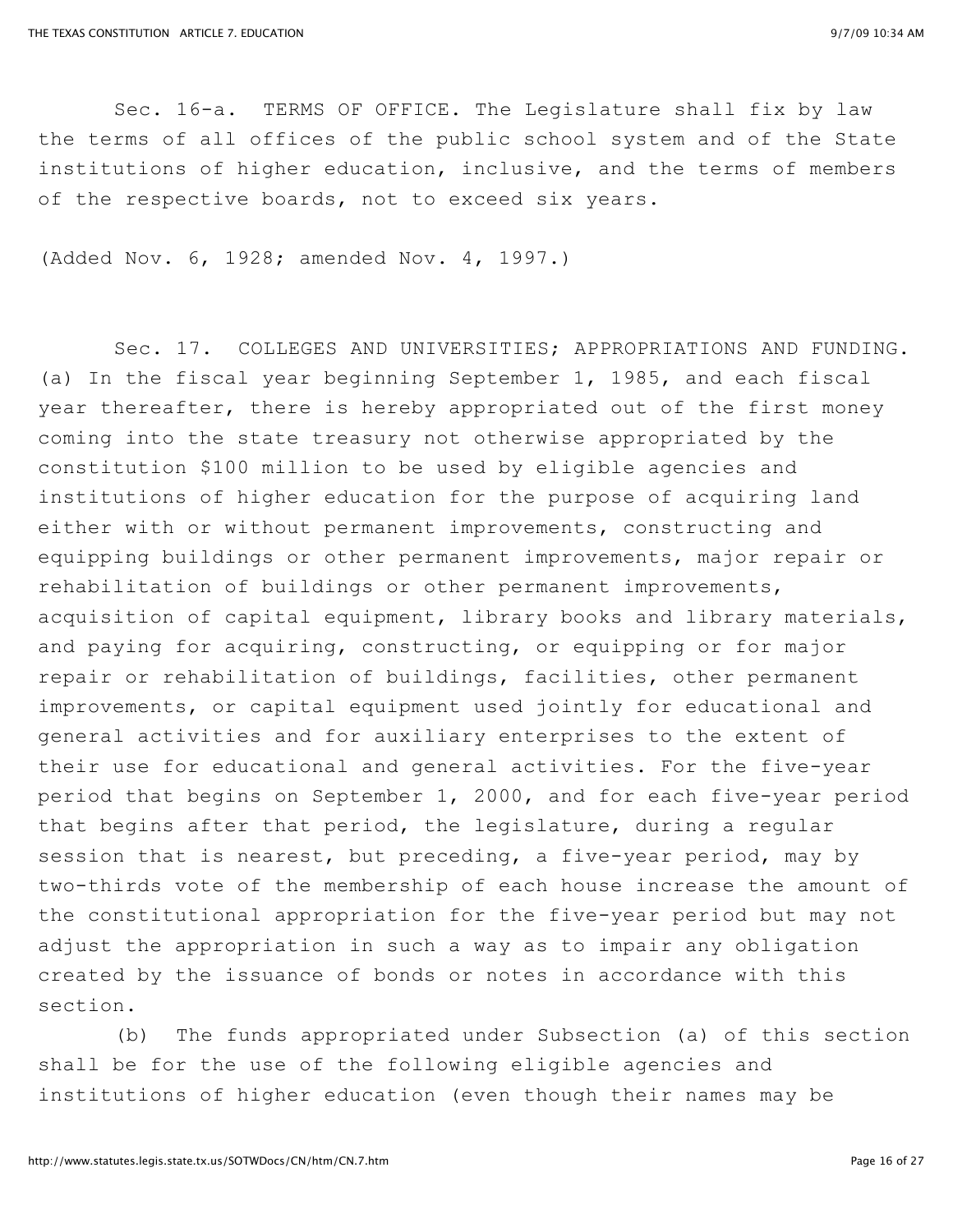changed):

(1) East Texas State University including East Texas State University at Texarkana;

(2) Lamar University including Lamar University at Orange and Lamar University at Port Arthur;

- (3) Midwestern State University;
- (4) University of North Texas;
- (5) The University of Texas-Pan American including The University of Texas at Brownsville;
	- (6) Stephen F. Austin State University;
	- (7) Texas College of Osteopathic Medicine;
	- (8) Texas State University System Administration and the

following component institutions:

- (9) Sam Houston State University;
- (10) Southwest Texas State University;
- (11) Sul Ross State University including Uvalde Study

## Center;

- (12) Texas Southern University;
- (13) Texas Tech University;
- (14) Texas Tech University Health Sciences Center;
- (15) Angelo State University;
- (16) Texas Woman's University;
- (17) University of Houston System Administration and the following component institutions:
	- (18) University of Houston;
	- (19) University of Houston-Victoria;
	- (20) University of Houston-Clear Lake;
	- (21) University of Houston-Downtown;
	- (22) Texas A&M University-Corpus Christi;
	- (23) Texas A&M International University;
	- (24) Texas A&M University-Kingsville;
	- (25) West Texas A&M University; and
	- (26) Texas State Technical College System and its

campuses, but not its extension centers or programs.

(c) Pursuant to a two-thirds vote of the membership of each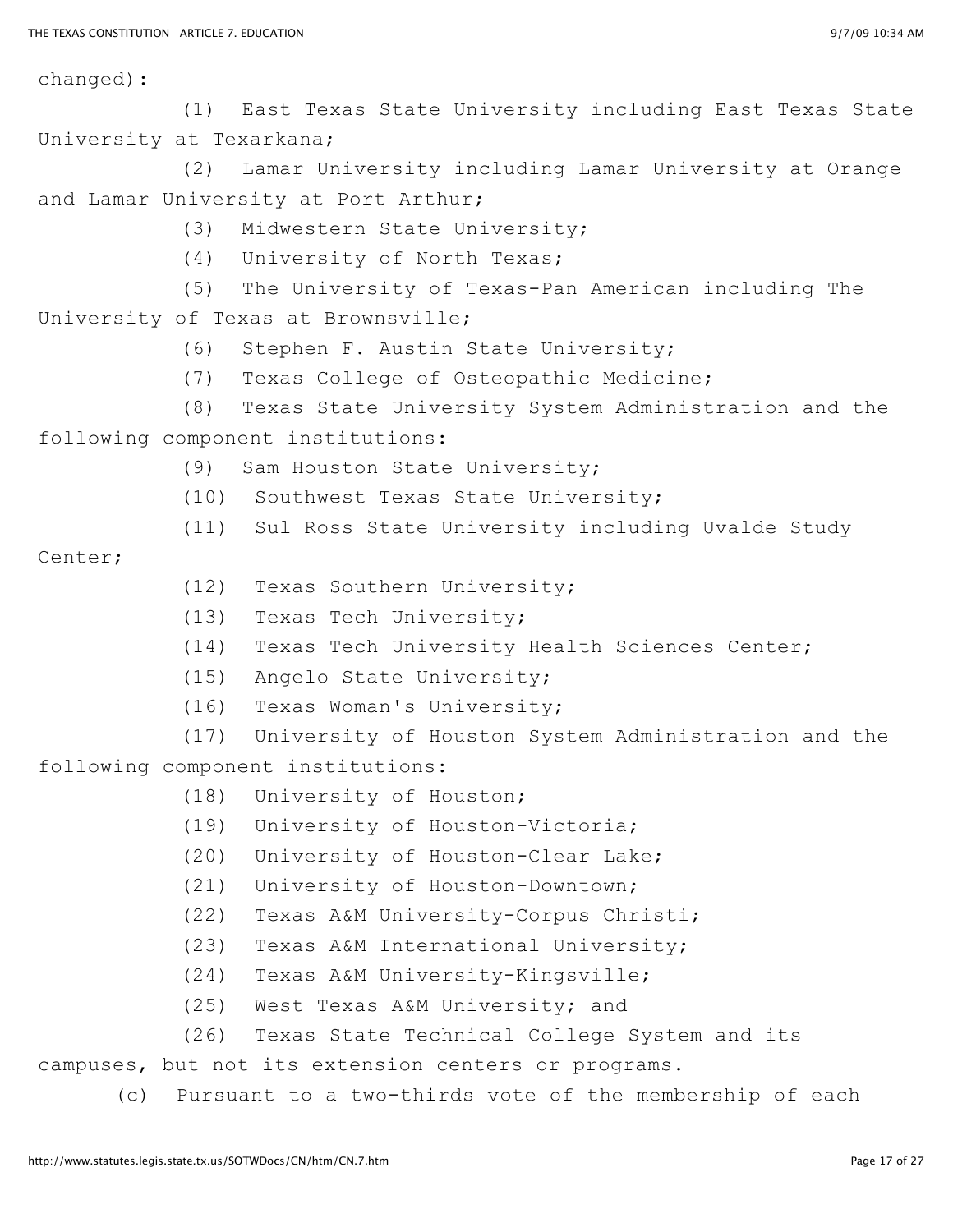house of the legislature, institutions of higher education may be created at a later date by general law, and, when created, such an institution shall be entitled to participate in the funding provided by this section if it is not created as a part of The University of Texas System or The Texas A&M University System. An institution that is entitled to participate in dedicated funding provided by Article VII, Section 18, of this constitution may not be entitled to participate in the funding provided by this section.

(d) In the year 1985 and every 10 years thereafter, the legislature or an agency designated by the legislature no later than August 31 of such year shall allocate by equitable formula the annual appropriations made under Subsection (a) of this section to the governing boards of eligible agencies and institutions of higher education. The legislature shall review, or provide for a review, of the allocation formula at the end of the fifth year of each 10-year allocation period. At that time adjustments may be made in the allocation formula, but no adjustment that will prevent the payment of outstanding bonds and notes, both principal and interest, may be made.

(d-1) Notwithstanding Subsection (d) of this section, the allocation of the annual appropriation to Texas State Technical College System and its campuses may not exceed 2.2 percent of the total appropriation each fiscal year.

(e) Each governing board authorized to participate in the distribution of money under this section is authorized to expend all money distributed to it for any of the purposes enumerated in Subsection (a). In addition, such governing board may issue bonds and notes for the purposes of refunding bonds or notes issued under this section or prior law, acquiring land either with or without permanent improvements, constructing and equipping buildings or other permanent improvements, acquiring capital equipment, library books, and library materials, paying for acquiring, constructing, or equipping or for major repair or rehabilitation of buildings, facilities, other permanent improvements, or capital equipment used jointly for educational and general activities and for auxiliary enterprises to the extent of their use for educational and general activities, and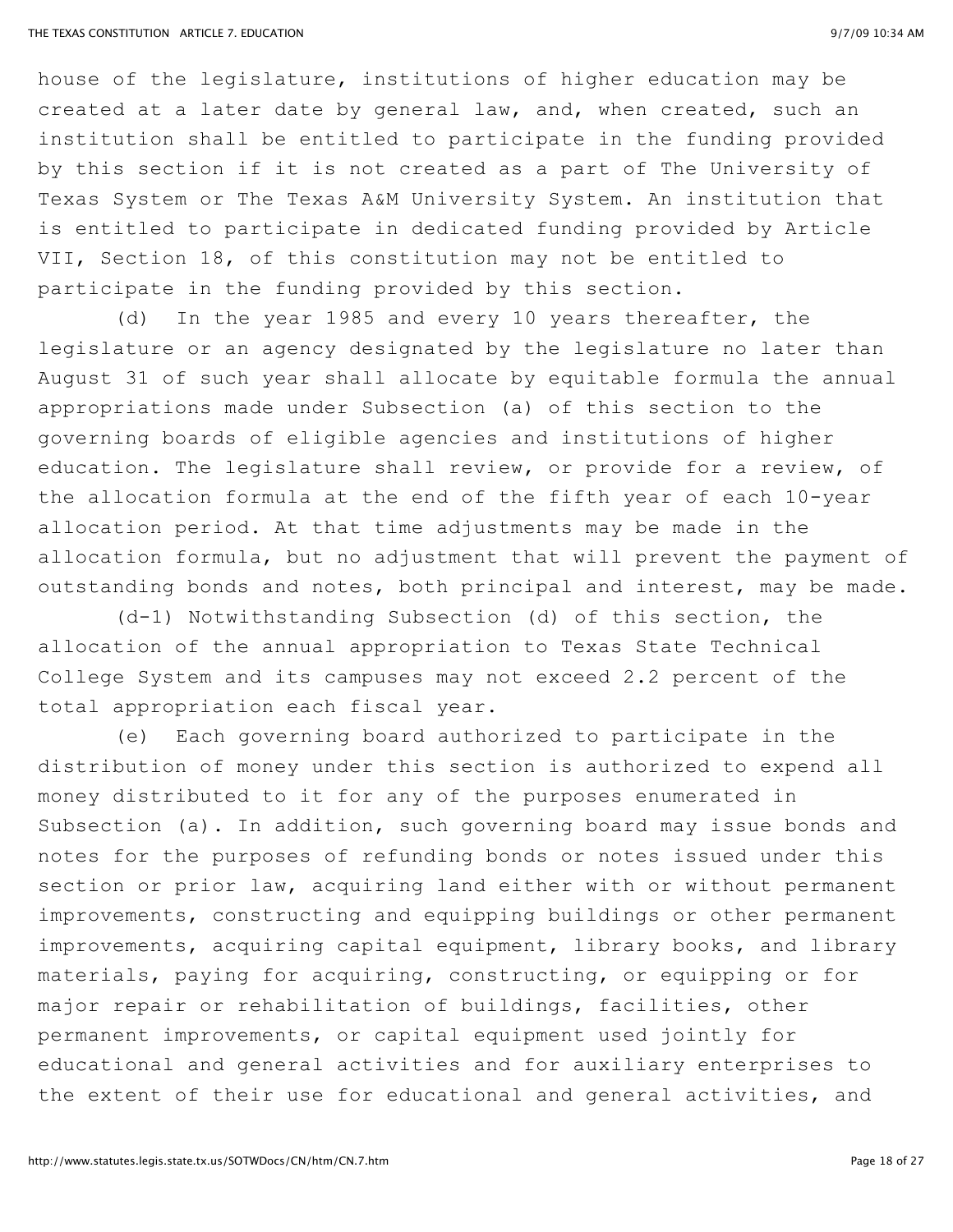for major repair and rehabilitation of buildings or other permanent improvements, and may pledge up to 50 percent of the money allocated to such governing board pursuant to this section to secure the payment of the principal and interest of such bonds or notes. Proceeds from the issuance of bonds or notes under this subsection shall be maintained in a local depository selected by the governing board issuing the bonds or notes. The bonds and notes issued under this subsection shall be payable solely out of the money appropriated by this section and shall mature serially or otherwise in not more than 10 years from their respective dates. All bonds issued under this section shall be sold only through competitive bidding and are subject to approval by the attorney general. Bonds approved by the attorney general shall be incontestable. The permanent university fund may be invested in the bonds and notes issued under this section.

(f) The funds appropriated by this section may not be used for the purpose of constructing, equipping, repairing, or rehabilitating buildings or other permanent improvements that are to be used only for student housing, intercollegiate athletics, or auxiliary enterprises.

(g) The comptroller of public accounts shall make annual transfers of the funds allocated pursuant to Subsection (d) directly to the governing boards of the eligible institutions.

(h) To assure efficient use of construction funds and the orderly development of physical plants to accommodate the state's real need, the legislature may provide for the approval or disapproval of all new construction projects at the eligible agencies and institutions entitled to participate in the funding provided by this section.

(i) The legislature by general law may dedicate portions of the state's revenues to the creation of a dedicated fund ("the higher education fund") for the purposes expressed in Subsection (a) of this section. The legislature shall provide for administration of the fund, which shall be invested in the manner provided for investment of the permanent university fund. The income from the investment of the higher education fund shall be credited to the higher education fund until such time as the fund totals \$2 billion. The principal of the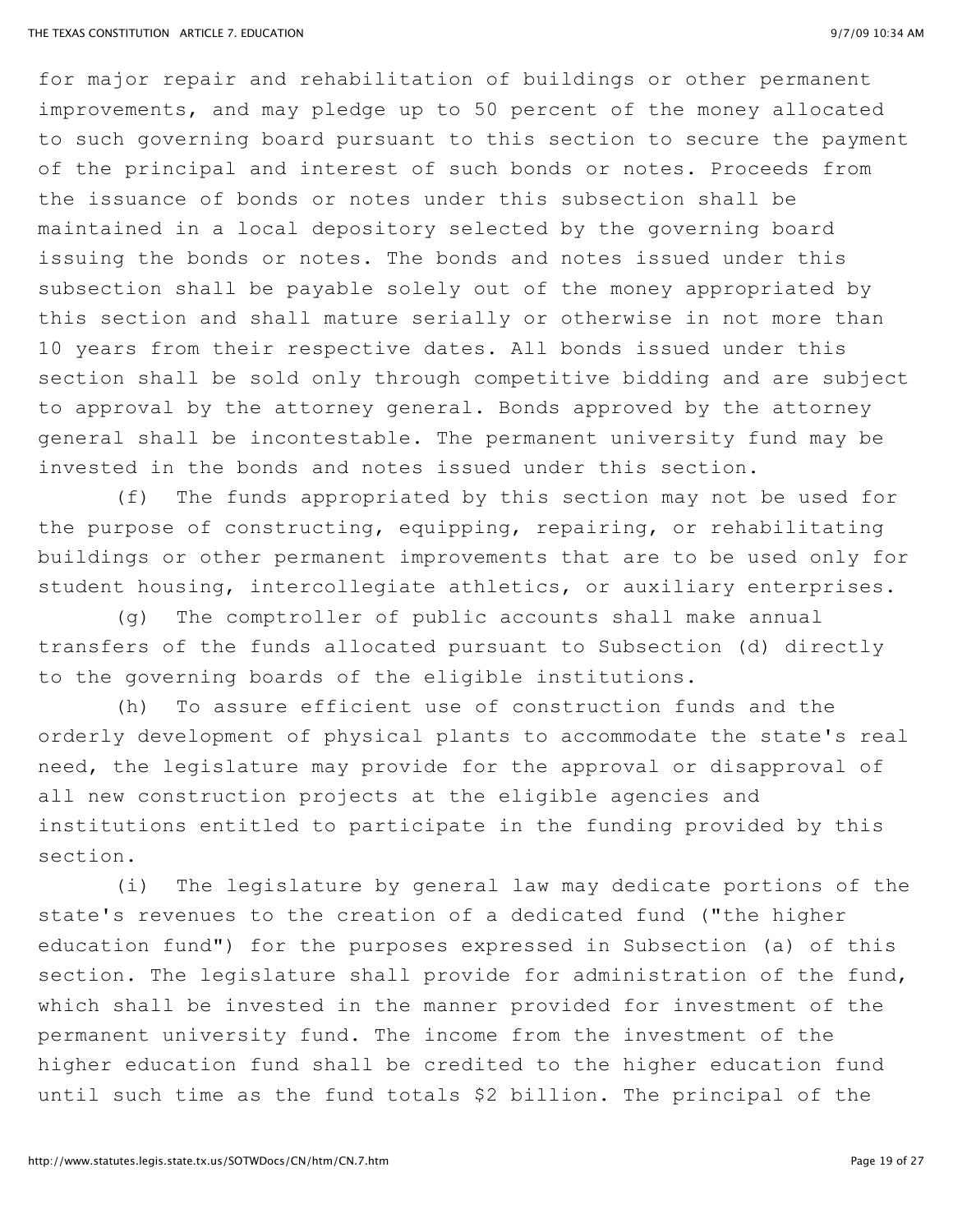higher education fund shall never be expended. At the beginning of the fiscal year after the fund reaches \$2 billion, as certified by the comptroller of public accounts, the dedication of general revenue funds provided for in Subsection (a) of this section shall cease. At the beginning of the fiscal year after the fund reaches \$2 billion, and each year thereafter, 10 percent of the interest, dividends, and other income accruing from the investments of the higher education fund during the previous fiscal year shall be deposited and become part of the principal of the fund, and out of the remainder of the annual income from the investment of the principal of the fund there shall be appropriated an annual sum sufficient to pay the principal and interest due on the bonds and notes issued under this section and the balance of the income shall be allocated, distributed, and expended as provided for the appropriations made under Subsection (a).

(j) The state systems and institutions of higher education designated in this section may not receive any additional funds from the general revenue of the state for acquiring land with or without permanent improvements, for constructing or equipping buildings or other permanent improvements, or for major repair and rehabilitation of buildings or other permanent improvements except that:

(1) in the case of fire or natural disaster the legislature may appropriate from the general revenue an amount sufficient to replace the uninsured loss of any building or other permanent improvement; and

(2) the legislature, by two-thirds vote of each house, may, in cases of demonstrated need, which need must be clearly expressed in the body of the act, appropriate additional general revenue funds for acquiring land with or without permanent improvements, for constructing or equipping buildings or other permanent improvements, or for major repair and rehabilitation of buildings or other permanent improvements.

This subsection does not apply to legislative appropriations made prior to the adoption of this amendment.

(k) Without the prior approval of the legislature, appropriations under this section may not be expended for acquiring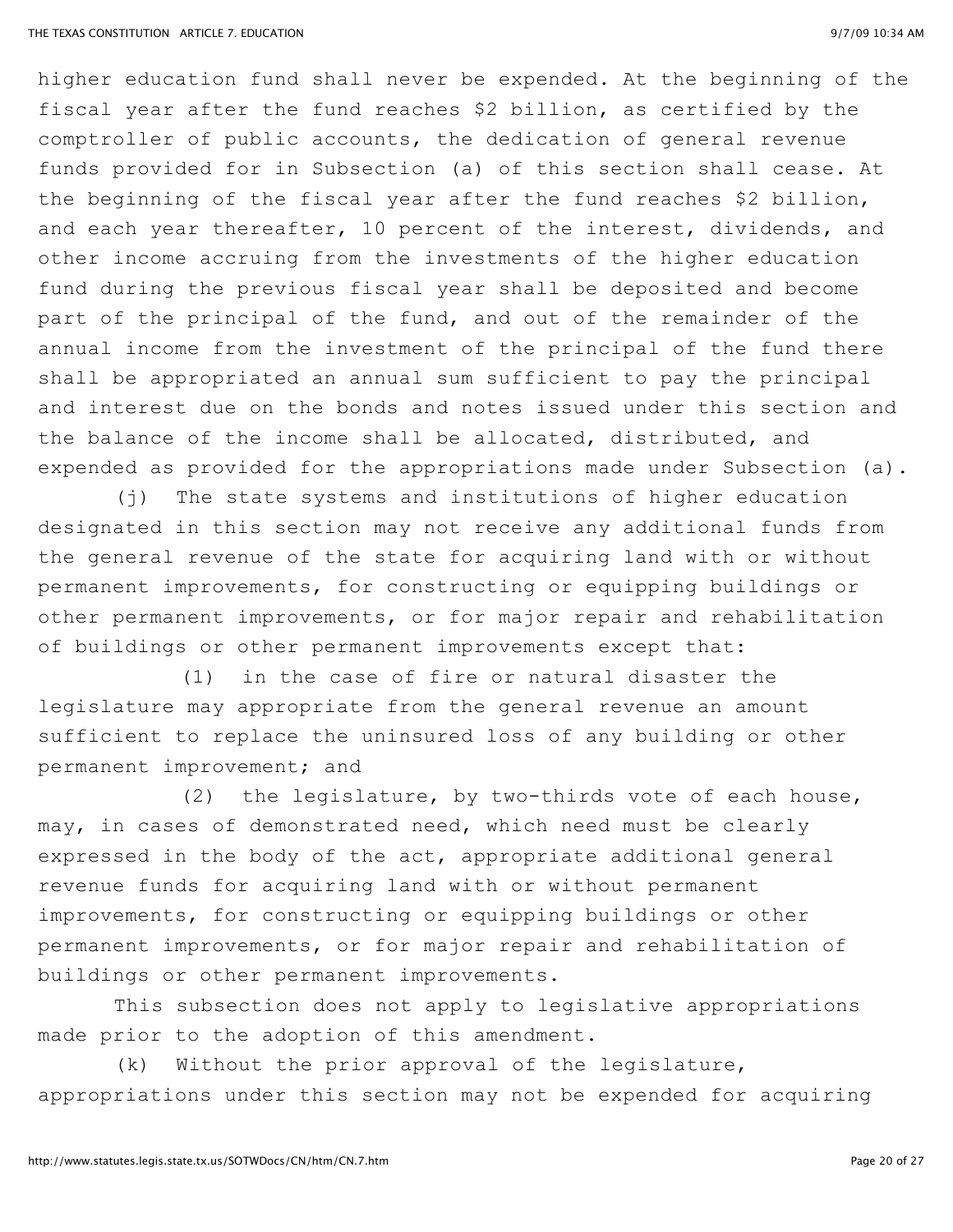land with or without permanent improvements, or for constructing and equipping buildings or other permanent improvements, for a branch campus or educational center that is not a separate degree-granting institution created by general law.

(l) This section is self-enacting upon the issuance of the governor's proclamation declaring the adoption of the amendment, and the state comptroller of public accounts shall do all things necessary to effectuate this section. This section does not impair any obligation created by the issuance of any bonds and notes in accordance with prior law, and all outstanding bonds and notes shall be paid in full, both principal and interest, in accordance with their terms. If the provisions of this section conflict with any other provisions of this constitution, then the provisions of this section shall prevail, notwithstanding all such conflicting provisions.

(Added Nov.  $6$ , 1984; Subsecs. (a), (b), (e), (f), and (q) amended and (d-1) added Nov. 2, 1993; Subsec. (l) amended Nov. 7, 1995; Subsec. (b) amended Nov. 6, 2007.)

Sec. 18. TEXAS A&M UNIVERSITY SYSTEM; UNIVERSITY OF TEXAS SYSTEM; BONDS OR NOTES PAYABLE FROM INCOME OF AVAILABLE UNIVERSITY FUND. (a) The Board of Regents of The Texas A&M University System may issue bonds and notes not to exceed a total amount of 10 percent of the cost value of the investments and other assets of the permanent university fund (exclusive of real estate) at the time of the issuance thereof, and may pledge all or any part of its one-third interest in the available university fund to secure the payment of the principal and interest of those bonds and notes, for the purpose of acquiring land either with or without permanent improvements, constructing and equipping buildings or other permanent improvements, major repair and rehabilitation of buildings and other permanent improvements, acquiring capital equipment and library books and library materials, and refunding bonds or notes issued under this Section or prior law, at or for The Texas A&M University System administration and the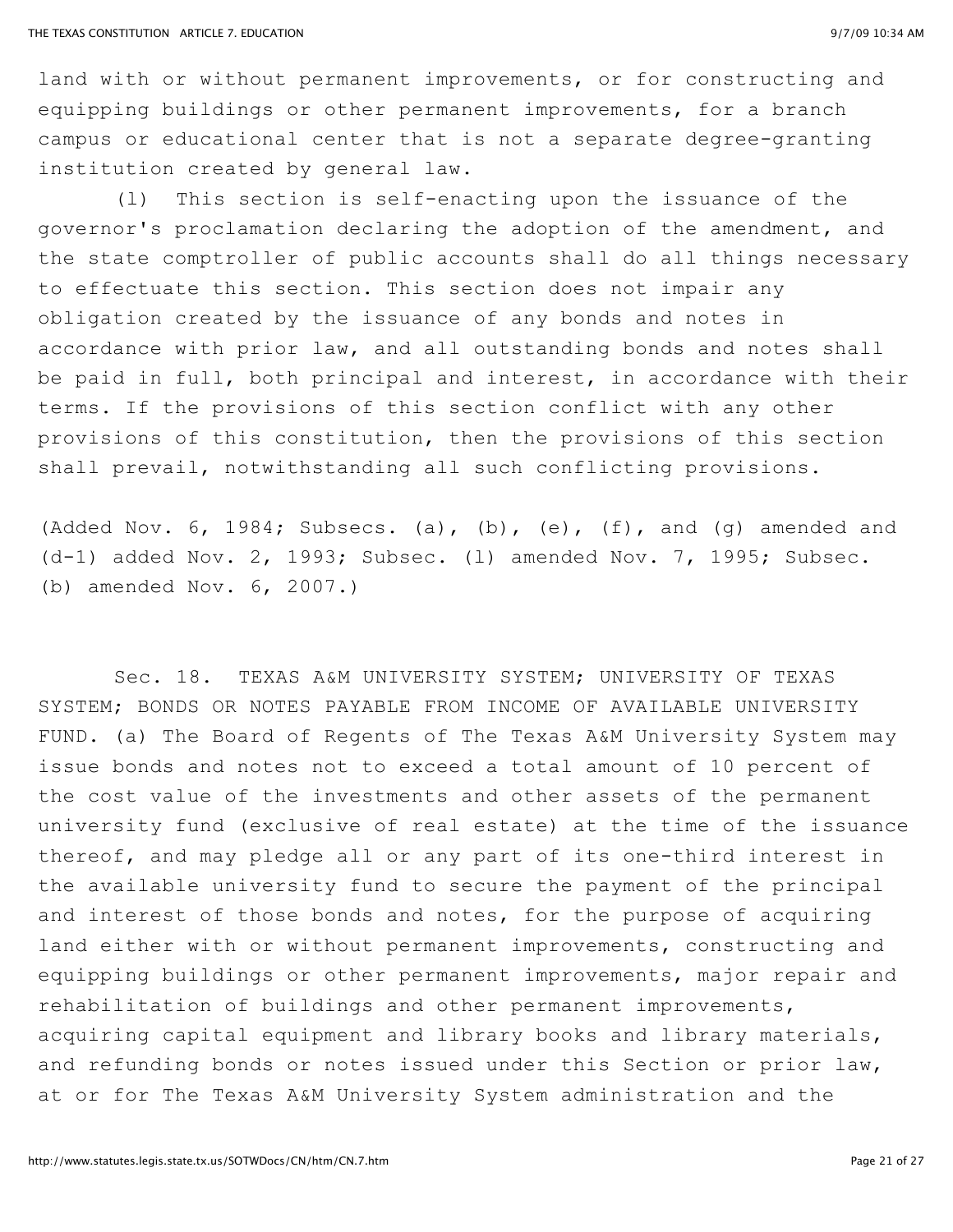following component institutions of the system:

(1) Texas A&M University, including its medical college which the legislature may authorize as a separate medical institution;

(2) Prairie View A&M University, including its nursing school in Houston;

- (3) Tarleton State University;
- (4) Texas A&M University at Galveston;
- (5) Texas Forest Service;
- (6) Texas Agricultural Experiment Stations;
- (7) Texas Agricultural Extension Service;
- (8) Texas Engineering Experiment Stations;
- (9) Texas Transportation Institute; and
- (10) Texas Engineering Extension Service.

(b) The Board of Regents of The University of Texas System may issue bonds and notes not to exceed a total amount of 20 percent of the cost value of investments and other assets of the permanent university fund (exclusive of real estate) at the time of issuance thereof, and may pledge all or any part of its two-thirds interest in the available university fund to secure the payment of the principal and interest of those bonds and notes, for the purpose of acquiring land either with or without permanent improvements, constructing and equipping buildings or other permanent improvements, major repair and rehabilitation of buildings and other permanent improvements, acquiring capital equipment and library books and library materials, and refunding bonds or notes issued under this section or prior law, at or for The University of Texas System administration and the following component institutions of the system:

- (1) The University of Texas at Arlington;
- (2) The University of Texas at Austin;
- (3) The University of Texas at Dallas;
- (4) The University of Texas at El Paso;
- (5) The University of Texas of the Permian Basin;
- (6) The University of Texas at San Antonio;
- (7) The University of Texas at Tyler;
- (8) The University of Texas Health Science Center at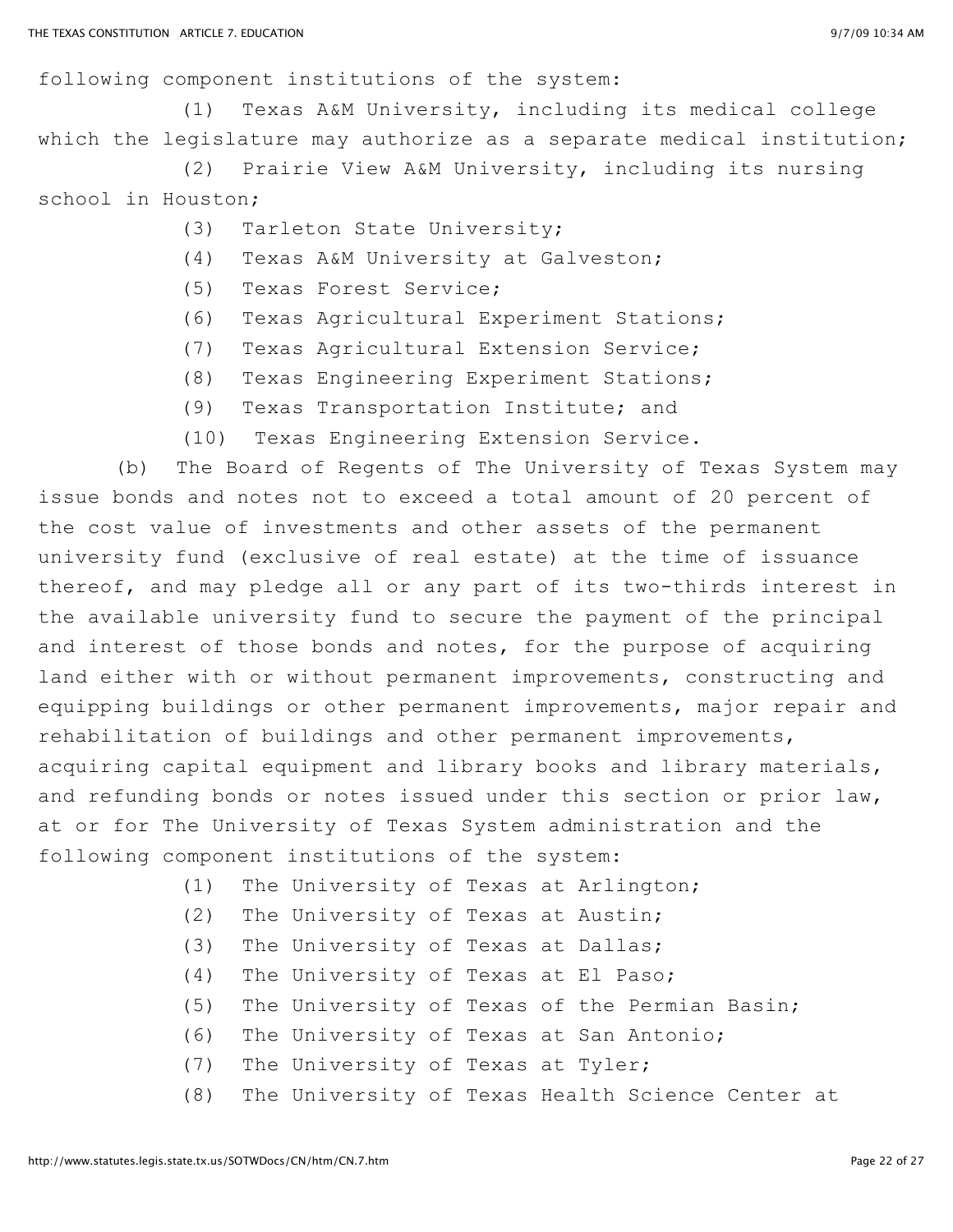Dallas;

(9) The University of Texas Medical Branch at Galveston;

(10) The University of Texas Health Science Center at

Houston;

(11) The University of Texas Health Science Center at San Antonio;

(12) The University of Texas System Cancer Center;

(13) The University of Texas Health Center at Tyler; and

(14) The University of Texas Institute of Texan Cultures at San Antonio.

(c) Pursuant to a two-thirds vote of the membership of each house of the legislature, institutions of higher education may be created at a later date as a part of The University of Texas System or The Texas A&M University System by general law, and, when created, such an institution shall be entitled to participate in the funding provided by this section for the system in which it is created. An institution that is entitled to participate in dedicated funding provided by Article VII, Section 17, of this constitution may not be entitled to participate in the funding provided by this section.

(d) The proceeds of the bonds or notes issued under Subsection (a) or (b) of this section may not be used for the purpose of constructing, equipping, repairing, or rehabilitating buildings or other permanent improvements that are to be used for student housing, intercollegiate athletics, or auxiliary enterprises.

(e) The available university fund consists of the distributions made to it from the total return on all investment assets of the permanent university fund, including the net income attributable to the surface of permanent university fund land. The amount of any distributions to the available university fund shall be determined by the board of regents of The University of Texas System in a manner intended to provide the available university fund with a stable and predictable stream of annual distributions and to maintain over time the purchasing power of permanent university fund investments and annual distributions to the available university fund. The amount distributed to the available university fund in a fiscal year must be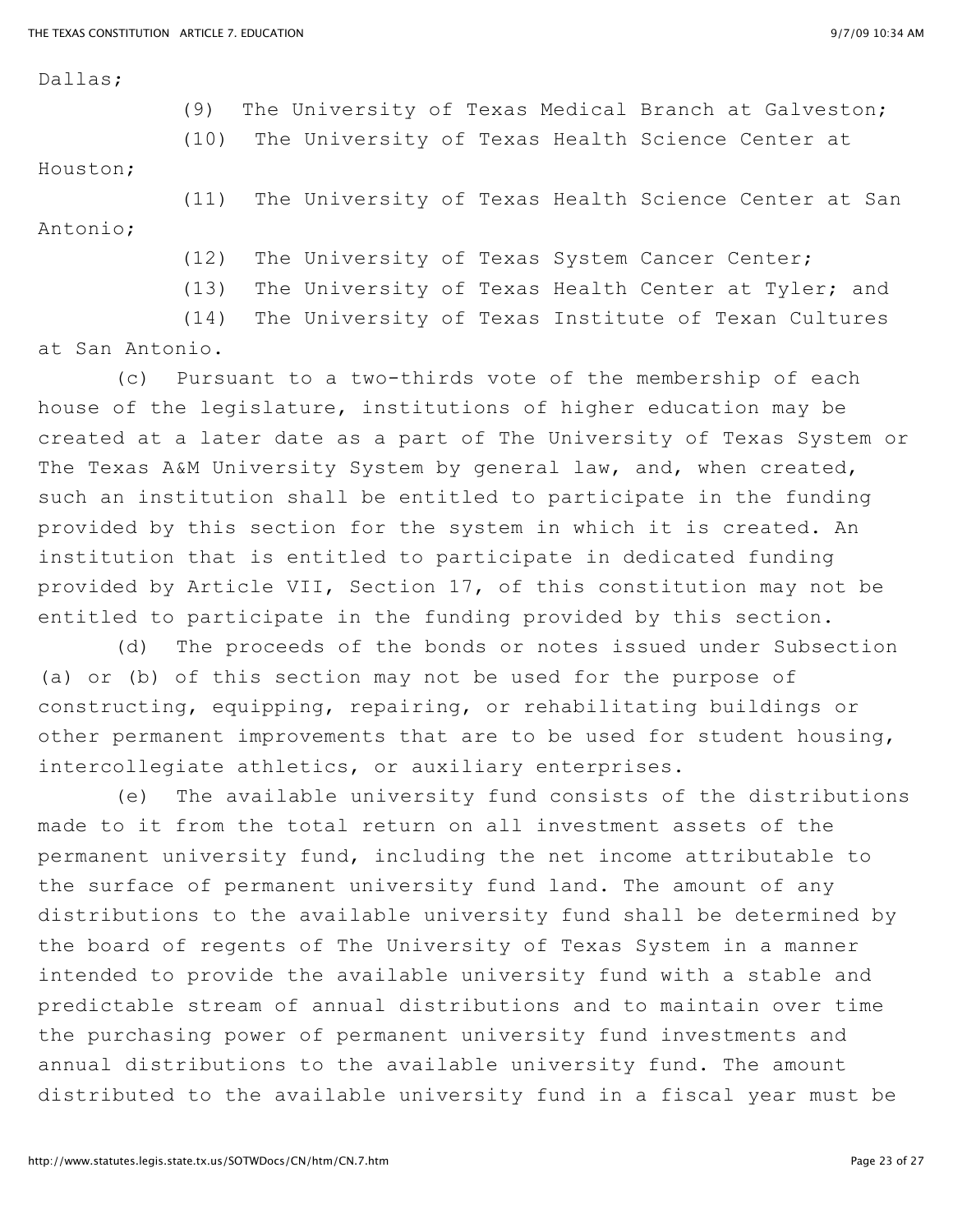not less than the amount needed to pay the principal and interest due and owing in that fiscal year on bonds and notes issued under this section. If the purchasing power of permanent university fund investments for any rolling 10-year period is not preserved, the board may not increase annual distributions to the available university fund until the purchasing power of the permanent university fund investments is restored, except as necessary to pay the principal and interest due and owing on bonds and notes issued under this section. An annual distribution made by the board to the available university fund during any fiscal year may not exceed an amount equal to seven percent of the average net fair market value of permanent university fund investment assets as determined by the board, except as necessary to pay any principal and interest due and owing on bonds issued under this section. The expenses of managing permanent university fund land and investments shall be paid by the permanent university fund.

(f) Out of one-third of the annual distribution from the permanent university fund to the available university fund, there shall be appropriated an annual sum sufficient to pay the principal and interest due on the bonds and notes issued by the Board of Regents of The Texas A&M University System under this section and prior law, and the remainder of that one-third of the annual distribution to the available university fund shall be appropriated to the Board of Regents of The Texas A&M University System which shall have the authority and duty in turn to appropriate an equitable portion of the same for the support and maintenance of The Texas A&M University System administration, Texas A&M University, and Prairie View A&M University. The Board of Regents of The Texas A&M University System, in making just and equitable appropriations to Texas A&M University and Prairie View A&M University, shall exercise its discretion with due regard to such criteria as the board may deem appropriate from year to year. Out of the other two-thirds of the annual distribution from the permanent university fund to the available university fund there shall be appropriated an annual sum sufficient to pay the principal and interest due on the bonds and notes issued by the Board of Regents of The University of Texas System under this section and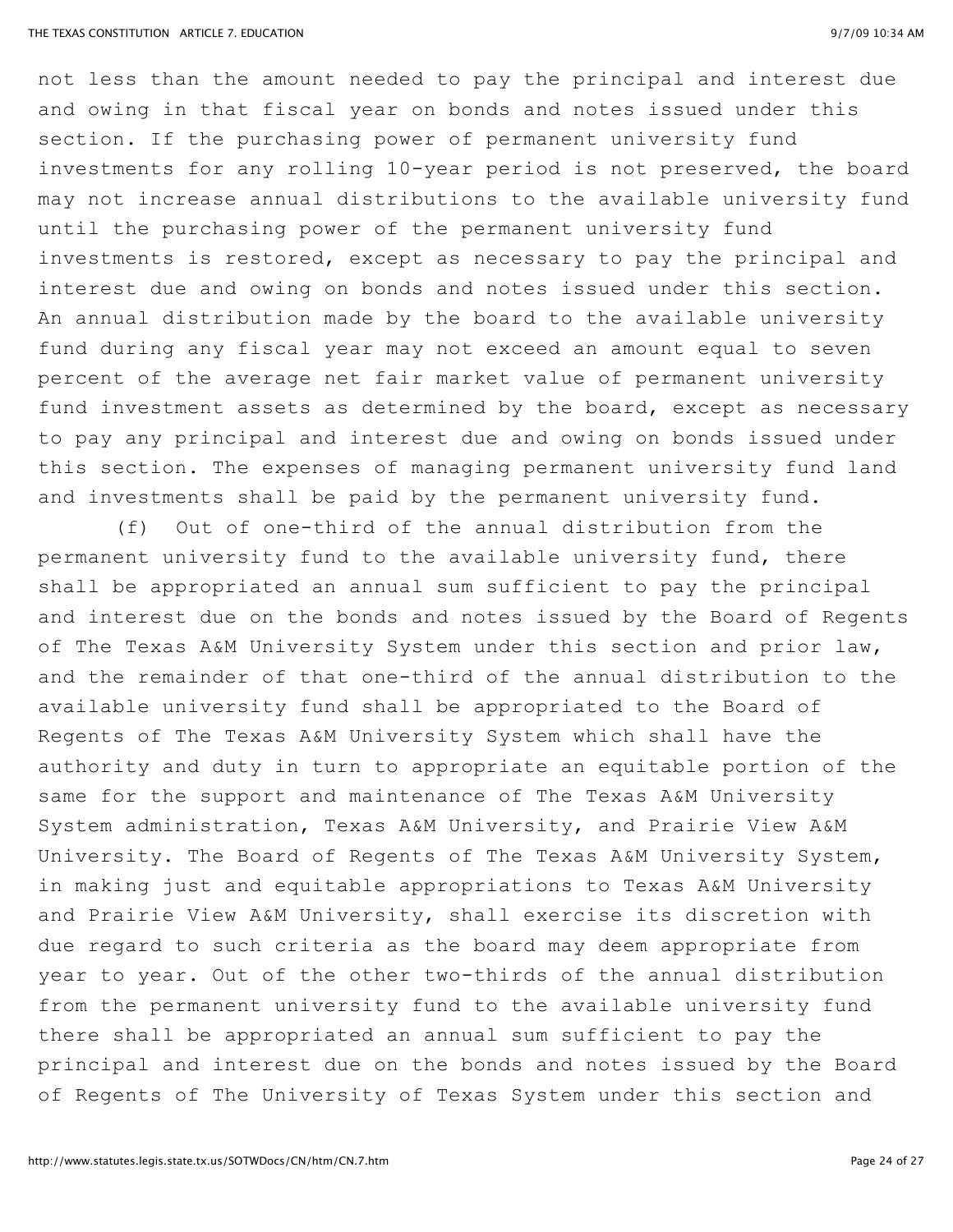prior law, and the remainder of such two-thirds of the annual distribution to the available university fund, shall be appropriated for the support and maintenance of The University of Texas at Austin and The University of Texas System administration.

(f) (Expired Nov. 6, 1994.)

(g) The bonds and notes issued under this section shall be payable solely out of the available university fund, mature serially or otherwise in not more than 30 years from their respective dates, and, except for refunding bonds, be sold only through competitive bidding. All of these bonds and notes are subject to approval by the attorney general and when so approved are incontestable. The permanent university fund may be invested in these bonds and notes.

(h) To assure efficient use of construction funds and the orderly development of physical plants to accommodate the state's real need, the legislature may provide for the approval or disapproval of all new construction projects at the eligible agencies and institutions entitled to participate in the funding provided by this section except The University of Texas at Austin, Texas A&M University in College Station, and Prairie View A&M University.

(i) The state systems and institutions of higher education designated in this section may not receive any funds from the general revenue of the state for acquiring land with or without permanent improvements, for constructing or equipping buildings or other permanent improvements, or for major repair and rehabilitation of buildings or other permanent improvements except that:

(1) in the case of fire or natural disaster the legislature may appropriate from the general revenue an amount sufficient to replace the uninsured loss of any building or other permanent improvement; and

(2) the legislature, by two-thirds vote of each house, may, in cases of demonstrated need, which need must be clearly expressed in the body of the act, appropriate general revenue funds for acquiring land with or without permanent improvements, for constructing or equipping buildings or other permanent improvements, or for major repair and rehabilitation of buildings or other permanent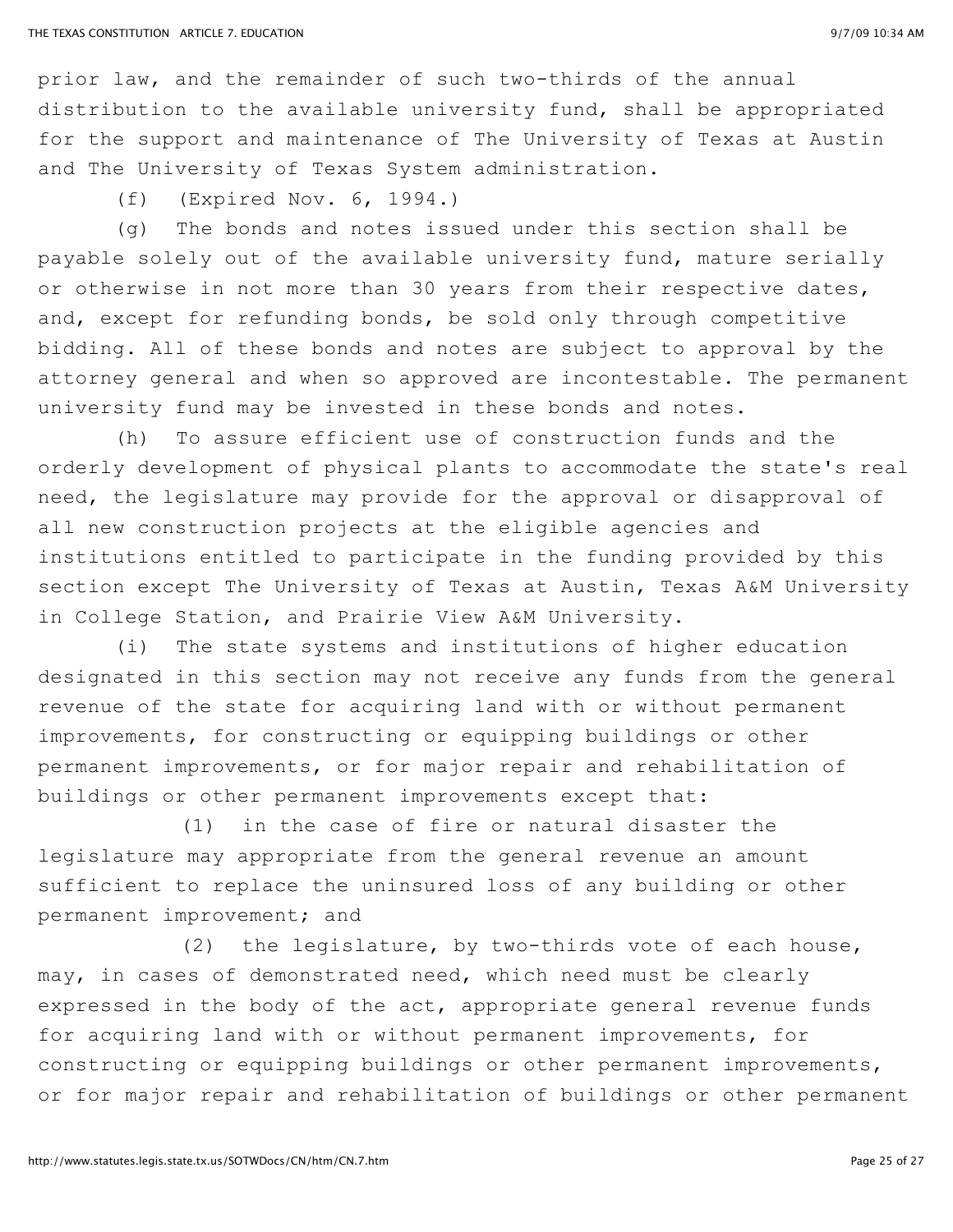improvements.

This subsection does not apply to legislative appropriations made prior to the adoption of this amendment.

(j) This section is self-enacting on the issuance of the governor's proclamation declaring the adoption of this amendment, and the state comptroller of public accounts shall do all things necessary to effectuate this section. This section does not impair any obligation created by the issuance of bonds or notes in accordance with prior law, and all outstanding bonds and notes shall be paid in full, both principal and interest, in accordance with their terms, and the changes herein made in the allocation of the available university fund shall not affect the pledges thereof made in connection with such bonds or notes heretofore issued. If the provisions of this section conflict with any other provision of this constitution, then the provisions of this section shall prevail, notwithstanding any such conflicting provisions.

(Added Aug. 23, 1947; amended Nov. 6, 1956, Nov. 8, 1966, and Nov. 6, 1984; Subsec. (j) amended Nov. 7, 1995; Subsec. (e) amended and Subsec. (f) added Nov. 2, 1999.) (TEMPORARY PROVISION for Sec. 18: See Appendix, Note 2.)

Sec. 19. TEXAS TOMORROW FUND. (a) The Texas tomorrow fund is created as a trust fund dedicated to the prepayment of tuition and fees for higher education as provided by the general laws of this state for the prepaid higher education tuition program. The assets of the fund are held in trust for the benefit of participants and beneficiaries and may not be diverted. The state shall hold the assets of the fund for the exclusive purposes of providing benefits to participants and beneficiaries and defraying reasonable expenses of administering the program.

(b) Financing of benefits must be based on sound actuarial principles. The amount contributed by a person participating in the prepaid higher education program shall be as provided by the general